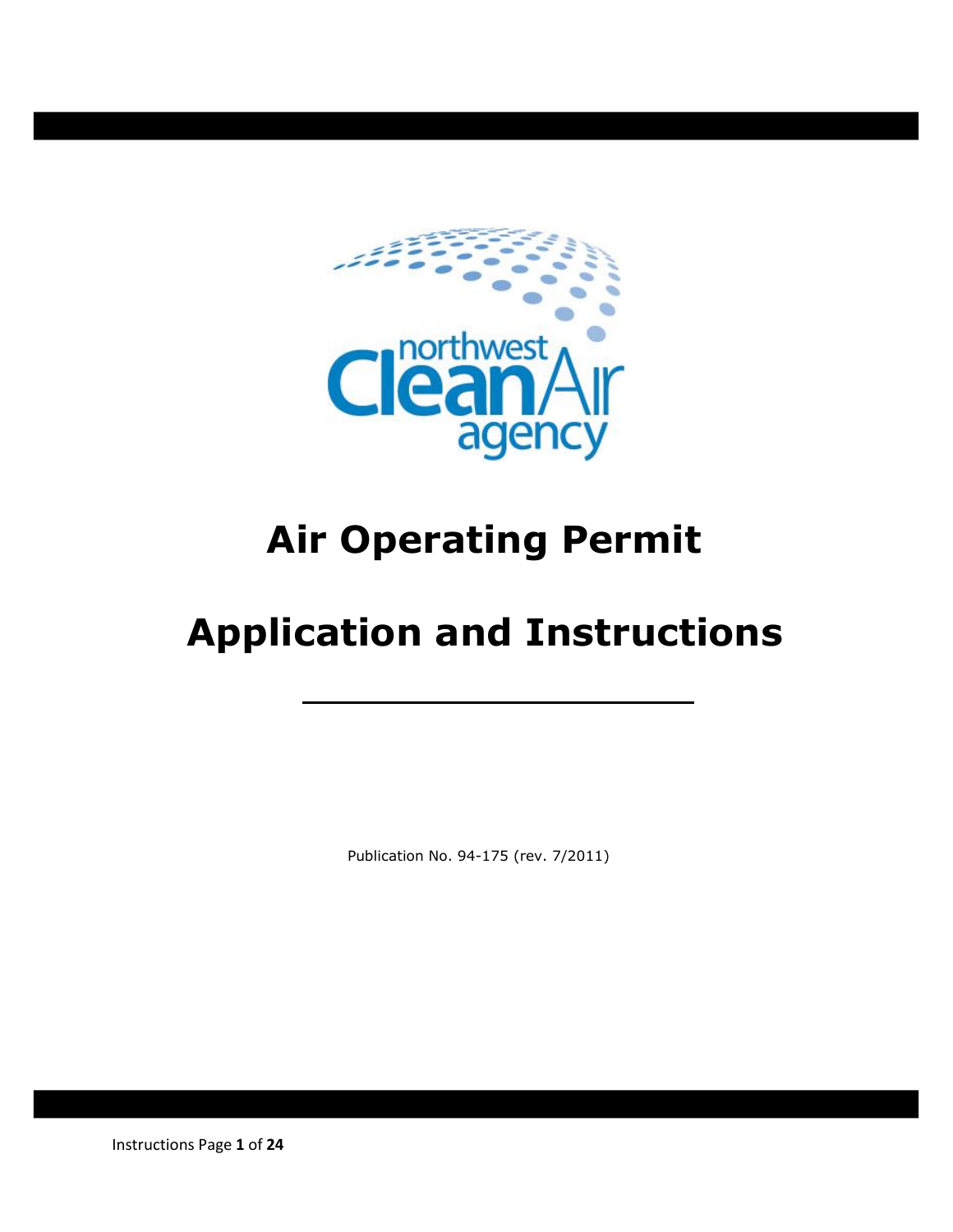Air operating permits (AOPs) are issued for a term of five years. After five years, the AOP must be reissued or "renewed."

Northwest Clean Air Agency will send a permit renewal application to each source before the source's AOP expires. If NWCAA does not send a renewal application to an individual source, that source is still obligated to file a timely and complete application. Unless otherwise specified, NWCAA must receive a complete application at least six months before the permit expires.

NWCAA intends to issue renewal permits before the preceding AOPs expire. However, if a renewal permit is issued after the preceding AOP expires, it is important that a timely and complete renewal application was submitted so that the source has an "application shield." The application shield allows a source to operate without a permit from the date the application is determined or deemed to be complete until the final permit is issued. The applicant must also submit any requested additional information by the deadline specified by NWCAA.

Upon receiving an application, NWCAA has 60 days to determine whether it is complete. If NWCAA determines that an application is not complete within 60 days of receiving the application, NWCAA will notify the source in writing. Otherwise, NWCAA will deem the application complete, except as otherwise provided in WAC 173- 401-700(6). Any notification of incompleteness will specify what information is needed to make the application complete, and give a reasonable time frame for the applicant to respond.

If a source submits information to NWCAA under a claim of confidentiality, it should also submit a copy of the information directly to the Environmental Protection Agency (EPA). NWCAA cannot forward your application to EPA. Such information will be treated in accordance with the provisions of 40 CFR Part 2. A claim of confidentiality is subject to both federal law and state law. Each law has different provisions (see below).

#### EPA Policy on Confidential Business Information:

Section 114(c) of the Clean Air Act requires EPA to make available to the public all records, reports or information obtained under Section 114 of the Clean Air Act, except when a sources shows EPA to EPA's satisfaction that such information, other than emissions data, would divulge methods or processes entitled to protection as trade secrets of the person requesting confidential treatment.

The rules governing the confidentiality of business information obtained under Section 114 of the Clean Air Act confirm that emission data is not entitled to confidential treatment. See 40 CFR § 2.301(e) and (f). "Emission data" is defined very broadly as:

(A) Information necessary to determine the identity, amount, frequency, concentration or other characteristics (to the extent related to air quality) of any emission which has been emitted by the source (or of any pollutant resulting from any emission by the source), or any combination of the foregoing;

(B) Information necessary to determine the identity, amount, frequency, concentration or other characteristics (to the extent related to air quality) of the emissions which, under an applicable standard or limitation, the source was authorized to emit (including, to the extent necessary for such purposes, a description of the manner or rate of operation of the source); and

(C) A general description of the location and/or nature of the source to the extent necessary to identify the source and to distinguish it from other sources (including, to the extent necessary for such purposes, a description of the device, installation or operation constituting the source). See 40 CFR §2.301(a)(2)(i).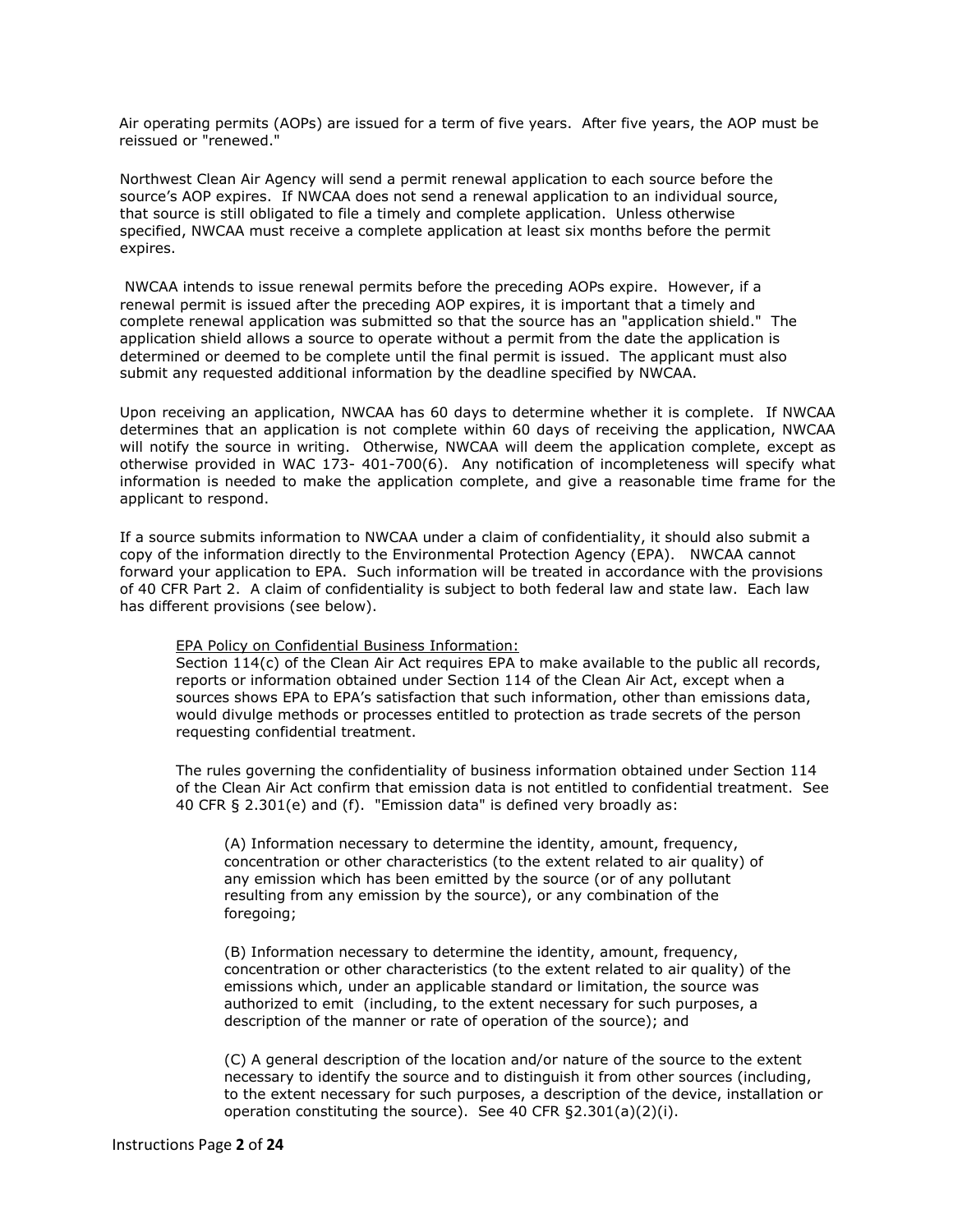EPA believes that all information required to be submitted in an application for a Part 70 permit is "emission data" within the meaning of Section 114 of the Clean Air Act and 40 CFR § 2.301(2) and, therefore, is not entitled to confidential treatment.

#### NWCAA Position on Confidential Business Information:

The information requested in this Air Operating Permit Application is data concerning emissions, and therefore is not subject to confidentiality protection. However, if information is submitted with the claim of confidentiality, it will be safeguarded until a determination is made as to its true nature.

Revised Code of Washington 70.94.205 is the applicable state law addressing confidentiality. It states that: whenever any records or other information, other than ambient air quality data or emission data, furnished to or obtained by the department of NWCAA or the board of any authority under this chapter, relate to processes or production unique to the owner or operator, or is likely to affect adversely the competitive position of such owner or operator if released to the public or to a competitor, and the owner or operator of such processes or production so certifies, such records or information shall be only for the confidential use of the department of NWCAA or board. Nothing herein shall be construed to prevent the use of records or information by the department of NWCAA or board in compiling or publishing analyses or summaries relating to the general condition of the outdoor atmosphere: PROVIDED, that such analyses or summaries do not reveal any information otherwise confidential under the provisions of this section:

PROVIDED FURTHER, That emission data furnished to or obtained by the department of NWCAA or board shall be correlated with applicable emission limitations and other control measures and shall be available for public inspection during normal business hours at offices of the department of NWCAA or board.

An applicant has the duty to supplement or correct an application. Any applicant who fails to submit any relevant facts or who has submitted incorrect information in a permit application must, upon becoming aware of such failure or incorrect submittal, promptly submit supplementary facts or corrected information. In addition, an applicant must provide additional information as necessary to address any requirements that become applicable to the source after the date it filed a complete application but prior to release of a draft permit.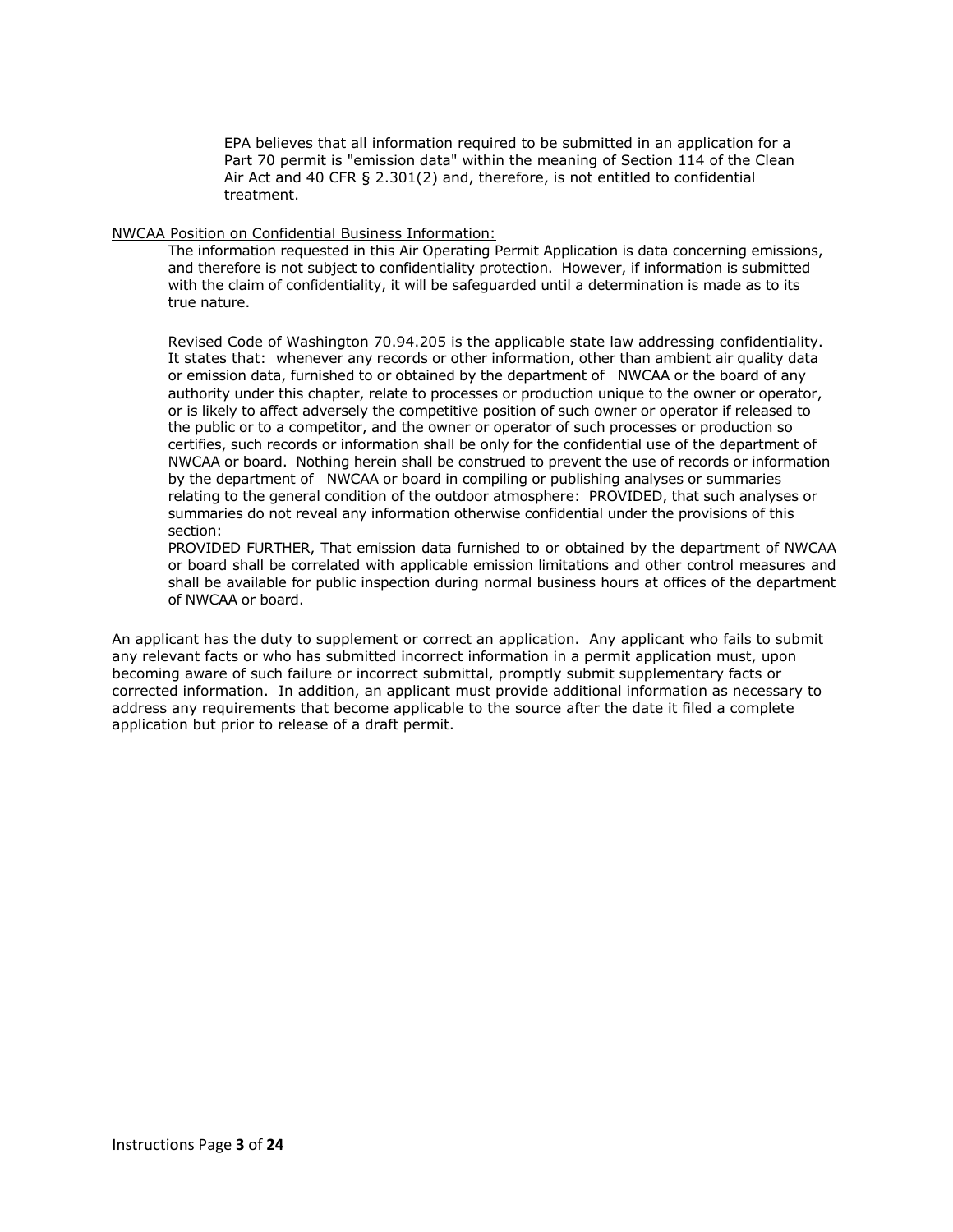Please submit one paper copy and one electronic copy of the application to:

Northwest Clean Air Agency Attention: Mark Buford 1600 S. 2<sup>nd</sup> Street Mount Vernon, WA 98273

If you claim confidentiality, you must also submit one paper copy of a redacted version of the application and one copy of the confidential application to:

Regional Administrator EPA Region 10 AOP Program Mail Stop OAQ-108 1200 Sixth Ave Seattle, WA 98101

This application includes 14 pages of instructions. The instructions do not need to be submitted with your completed application. A complete application will contain all eight forms and the listed attachments. You may mark up a copy of your current AOP, attach it to your application, and reference it in your application.

If you have questions regarding this application, please contact Mark Buford at (360) 428-1617.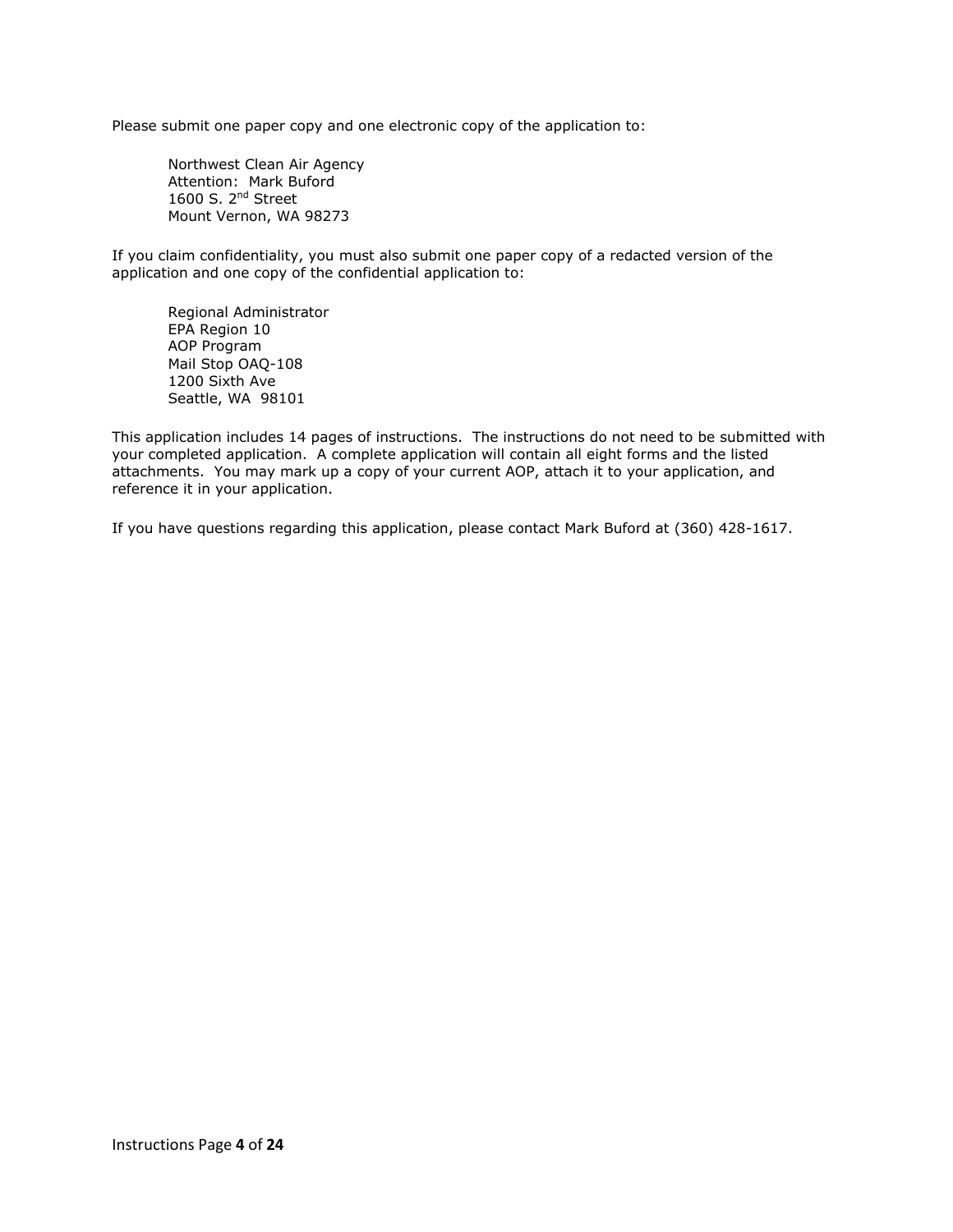

#### **Form 1: General Information and Certification**

The purpose of form 1 is to record general information for the facility and to obtain signatures from plant personnel verifying that the information provided is true, accurate, and complete.

Renewal Applications must be signed by an authorized responsible official (Corporations: President, secretary, treasurer or vice-president or other duly authorized person as allowed by WAC 173-401-200(27)(a); Partnership: General partner; Sole proprietorship: Proprietor; Public agency: Principal executive officer or ranking elected official). The following specific instructions apply:

#### General Information and Certification Form

- Item 3. Unified Business Identification Number is the Washington State uniform business identifier.
- Item 15. Claim of Confidentiality: If materials contained in the complete application contain information considered to be confidential by the applicant, check the box adjacent to the word "are". Proceed with submittal of application by simultaneously submitting both the application and a separate application void of the materials considered confidential. Each page considered confidential must be individually identified by stamping "confidential" or similar method. Include in both the confidential and nonconfidential versions of the application.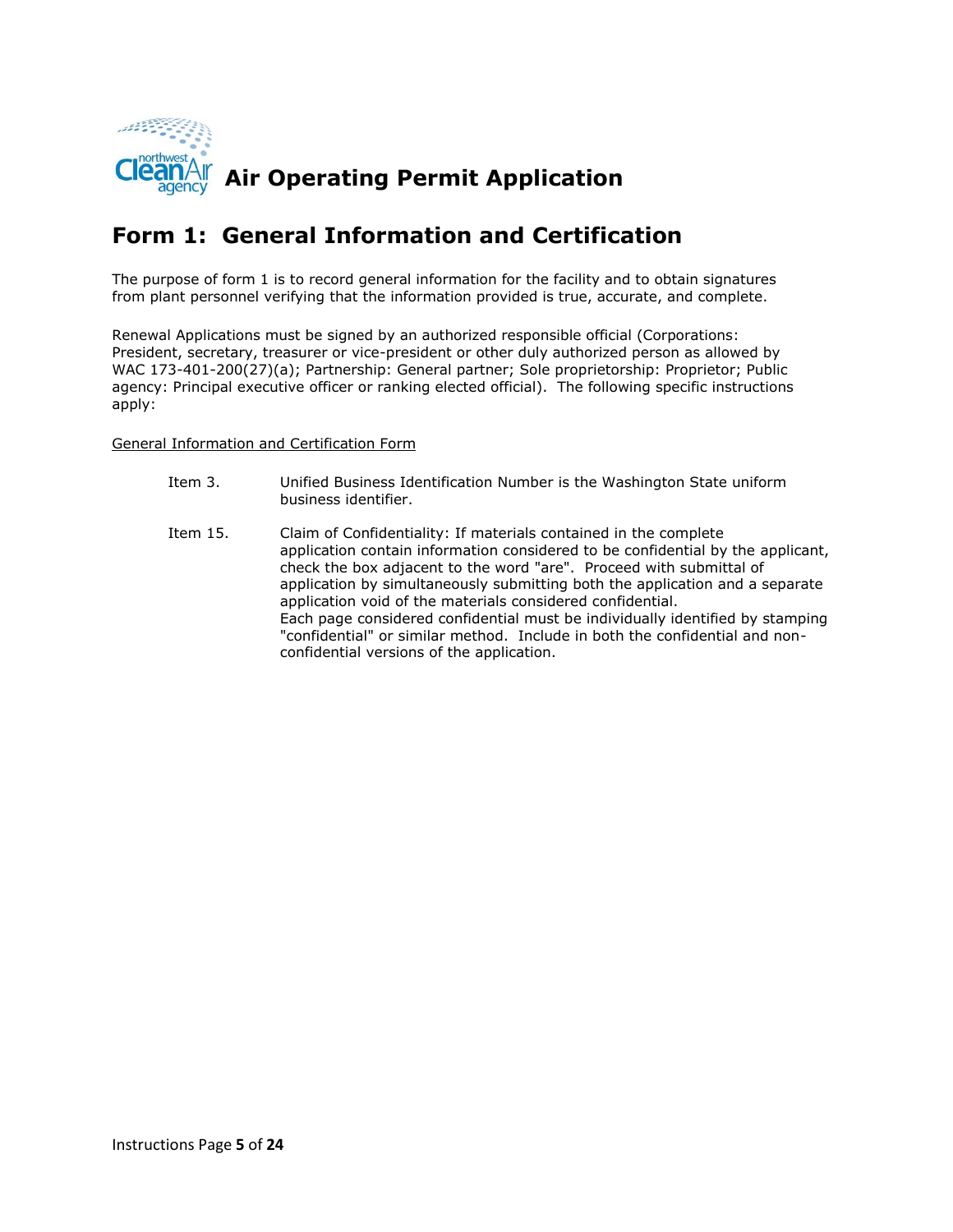

# **CleanAIF** Air Operating Permit Application

## **Form 1: General Information and Certification**

|                                                                                                                                                                       |                                                                                                                                                                                                                                                                                                                                                                                                                                                                         | 4. Unified Business Identification Number (UBI#): _______________________________ |  |  |  |  |
|-----------------------------------------------------------------------------------------------------------------------------------------------------------------------|-------------------------------------------------------------------------------------------------------------------------------------------------------------------------------------------------------------------------------------------------------------------------------------------------------------------------------------------------------------------------------------------------------------------------------------------------------------------------|-----------------------------------------------------------------------------------|--|--|--|--|
|                                                                                                                                                                       |                                                                                                                                                                                                                                                                                                                                                                                                                                                                         |                                                                                   |  |  |  |  |
|                                                                                                                                                                       |                                                                                                                                                                                                                                                                                                                                                                                                                                                                         |                                                                                   |  |  |  |  |
|                                                                                                                                                                       |                                                                                                                                                                                                                                                                                                                                                                                                                                                                         |                                                                                   |  |  |  |  |
|                                                                                                                                                                       |                                                                                                                                                                                                                                                                                                                                                                                                                                                                         |                                                                                   |  |  |  |  |
|                                                                                                                                                                       |                                                                                                                                                                                                                                                                                                                                                                                                                                                                         |                                                                                   |  |  |  |  |
|                                                                                                                                                                       |                                                                                                                                                                                                                                                                                                                                                                                                                                                                         |                                                                                   |  |  |  |  |
|                                                                                                                                                                       |                                                                                                                                                                                                                                                                                                                                                                                                                                                                         | 11. Plant or Facility site manager / contact: ___________________________________ |  |  |  |  |
|                                                                                                                                                                       |                                                                                                                                                                                                                                                                                                                                                                                                                                                                         |                                                                                   |  |  |  |  |
|                                                                                                                                                                       |                                                                                                                                                                                                                                                                                                                                                                                                                                                                         |                                                                                   |  |  |  |  |
|                                                                                                                                                                       | 14. Claim of Confidentiality:<br>Some of the records and information contained in this application are $\Box$ /are not $\Box$ (checkone)<br>unique to the applicant and/or are likely to adversely affect the competitive position of the<br>applicant if released to the public or a competitor. If a claim of confidentiality is made for this<br>application, provide a separate application for general distribution that is devoid of confidential<br>information. |                                                                                   |  |  |  |  |
|                                                                                                                                                                       | 15. Provide the following:                                                                                                                                                                                                                                                                                                                                                                                                                                              |                                                                                   |  |  |  |  |
|                                                                                                                                                                       | For applicable requirements with which the source is in compliance, provide a statement<br>a)<br>that the source will continue to comply with such requirements;                                                                                                                                                                                                                                                                                                        |                                                                                   |  |  |  |  |
| b)<br>For applicable requirements that become effective during the permit term, provide a<br>statement that the source will meet such requirements on a timely basis; |                                                                                                                                                                                                                                                                                                                                                                                                                                                                         |                                                                                   |  |  |  |  |
|                                                                                                                                                                       |                                                                                                                                                                                                                                                                                                                                                                                                                                                                         |                                                                                   |  |  |  |  |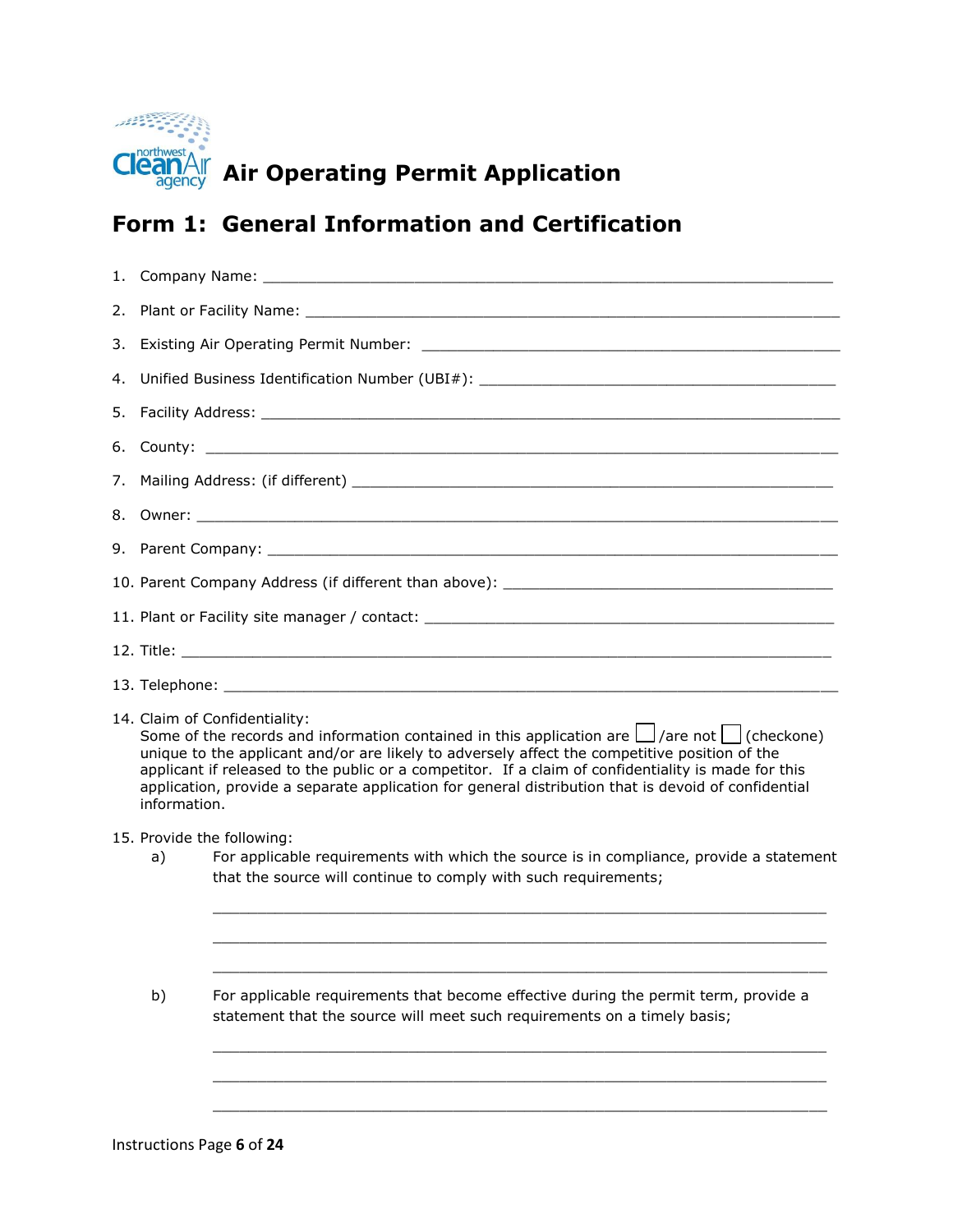c) For applicable requirements with which the source is not in compliance at the time of permit issuance, provide a narrative description and provide a schedule of compliance. Such a schedule shall include a schedule of remedial measures, including an enforceable sequence of actions with milestones, leading to compliance with any applicable requirements for which the source will be in noncompliance at the time of permit issuance. This compliance schedule shall resemble and be at least as stringent as that contained in any judicial consent decree or administrative order to which the source is subject. Any such schedule of compliance shall be supplemental to, and shall not sanction noncompliance with, the applicable requirements on which it is based;

\_\_\_\_\_\_\_\_\_\_\_\_\_\_\_\_\_\_\_\_\_\_\_\_\_\_\_\_\_\_\_\_\_\_\_\_\_\_\_\_\_\_\_\_\_\_\_\_\_\_\_\_\_\_\_\_\_\_\_\_\_\_\_\_\_\_\_\_\_  $\_$  , and the set of the set of the set of the set of the set of the set of the set of the set of the set of the set of the set of the set of the set of the set of the set of the set of the set of the set of the set of th \_\_\_\_\_\_\_\_\_\_\_\_\_\_\_\_\_\_\_\_\_\_\_\_\_\_\_\_\_\_\_\_\_\_\_\_\_\_\_\_\_\_\_\_\_\_\_\_\_\_\_\_\_\_\_\_\_\_\_\_\_\_\_\_\_\_\_\_\_

d) For sources required to have a schedule of compliance to remedy a violation, provide a schedule for submission of certified progress reports every six months or at a more frequent period if specified in an applicable requirement; and

| 16. Statement of Certification: Based on information and belief formed after reasonable inquiry, the |
|------------------------------------------------------------------------------------------------------|
| statements and information in this document and any attachments are true, accurate and               |
| complete.                                                                                            |
|                                                                                                      |

| Name of designated responsible official*                                                                                                                                 | Title of responsible official |  |  |  |  |
|--------------------------------------------------------------------------------------------------------------------------------------------------------------------------|-------------------------------|--|--|--|--|
| Signature of responsible official                                                                                                                                        | Date                          |  |  |  |  |
| *Has the responsible official changed from the current AOP? If the answer to this question is 'Yes',<br>attach Responsible Official Duly Authorized Representative Form. |                               |  |  |  |  |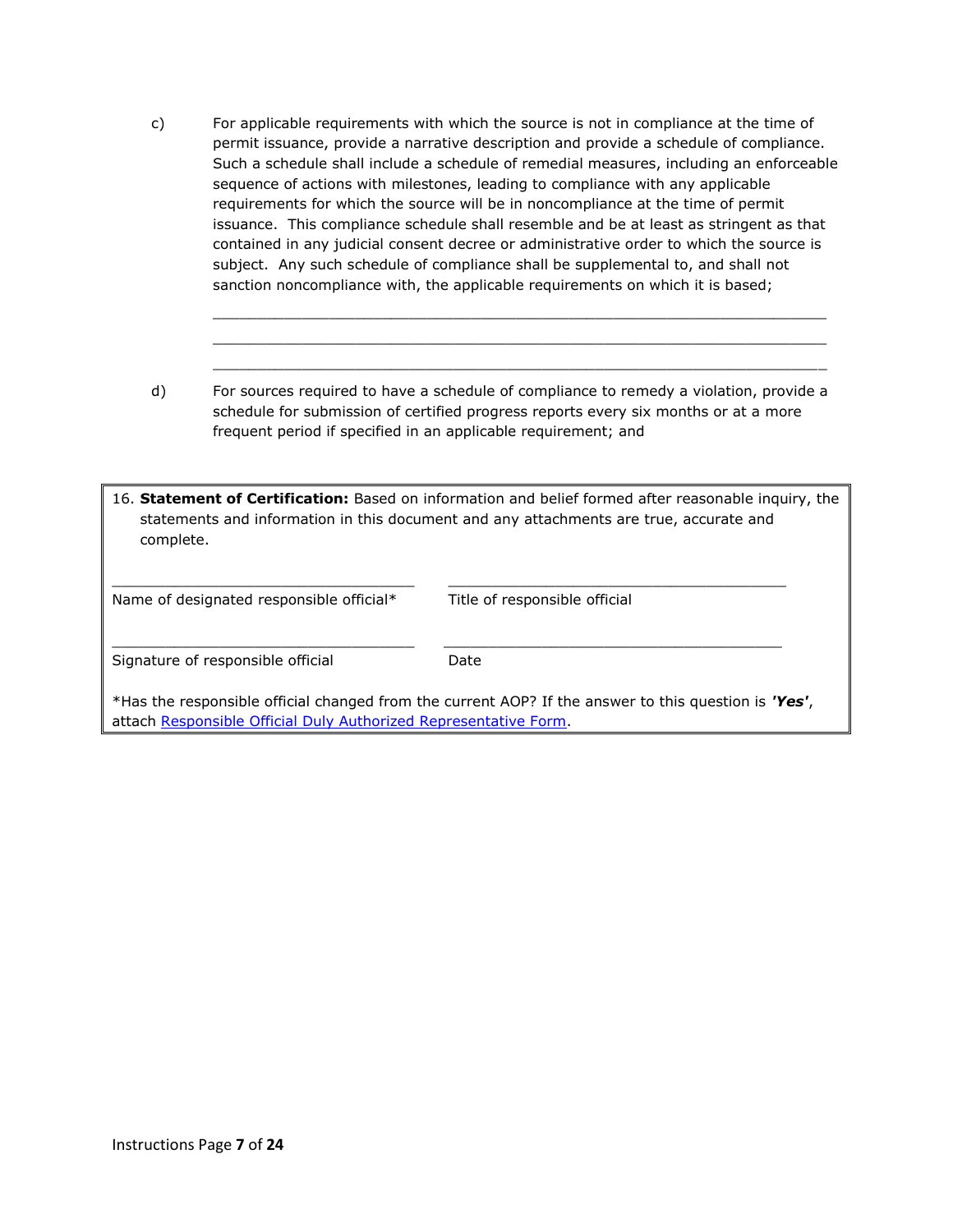

agency

**AIR AIR Operating Permit Application** 

#### **Form 2: Emissions Units Form**

The purpose of the form 2 is to record information about your facility and its emission units.

Description of Emissions Units at Your Facility: Form 2 is designed to provide information on emission units. This information is required under WAC 173-401-510(c).

Emissions Point Identifier: This is a unique name, number or combination that identifies the emissions unit in question. It can be either or both a discharge point or generation point, depending upon how the initial AOP was written.

Pollutants: The applicant should identify regulated pollutants emitted from each emissions point.

Annual Potential Emissions without Regard to Control Device: This is answering the question of how much would this emissions unit emit if there were no control equipment in place. The intent here is to assist in determining the applicability of the Compliance Assurance Monitoring (CAM) Rule (Title 40 Code of Federal Regulations Part 64).

CAM Needed: Here is where the applicant is to declare whether or not an emissions unit is subject o the CAM. If the applicant declares that the unit is subject, a CAM plan should accompany the renewal application. (See CAM Applicability, below.)

#### 40 CFR 64.2, CAM Applicability.

(a) General applicability. Except for backup utility units that are exempt under paragraph (b)(2) of this section, the requirements of this part shall apply to a pollutant-specific emissions unit at a major source that is required to obtain a part 70 or 71 permit if the unit satisfies all of the following criteria:

(1) The unit is subject to an emission limitation or standard for the applicable regulated air pollutant (or a surrogate thereof), other than an emission limitation or standard that is exempt under paragraph (b)(1) of this section;

(2) The unit uses a control device to achieve compliance with any such emission limitation or standard;

and

(3) The unit has potential pre-control device emissions of the applicable regulated air pollutant that are equal to or greater than 100 percent of the amount, in tons per year, required for a source to be classified as a major source. For purposes of this paragraph, potential pre-control device emissions'' shall have the same meaning as potential to emit,'' as defined in Sec. 64.1, except that emission reductions achieved by the applicable control device shall not be taken into account.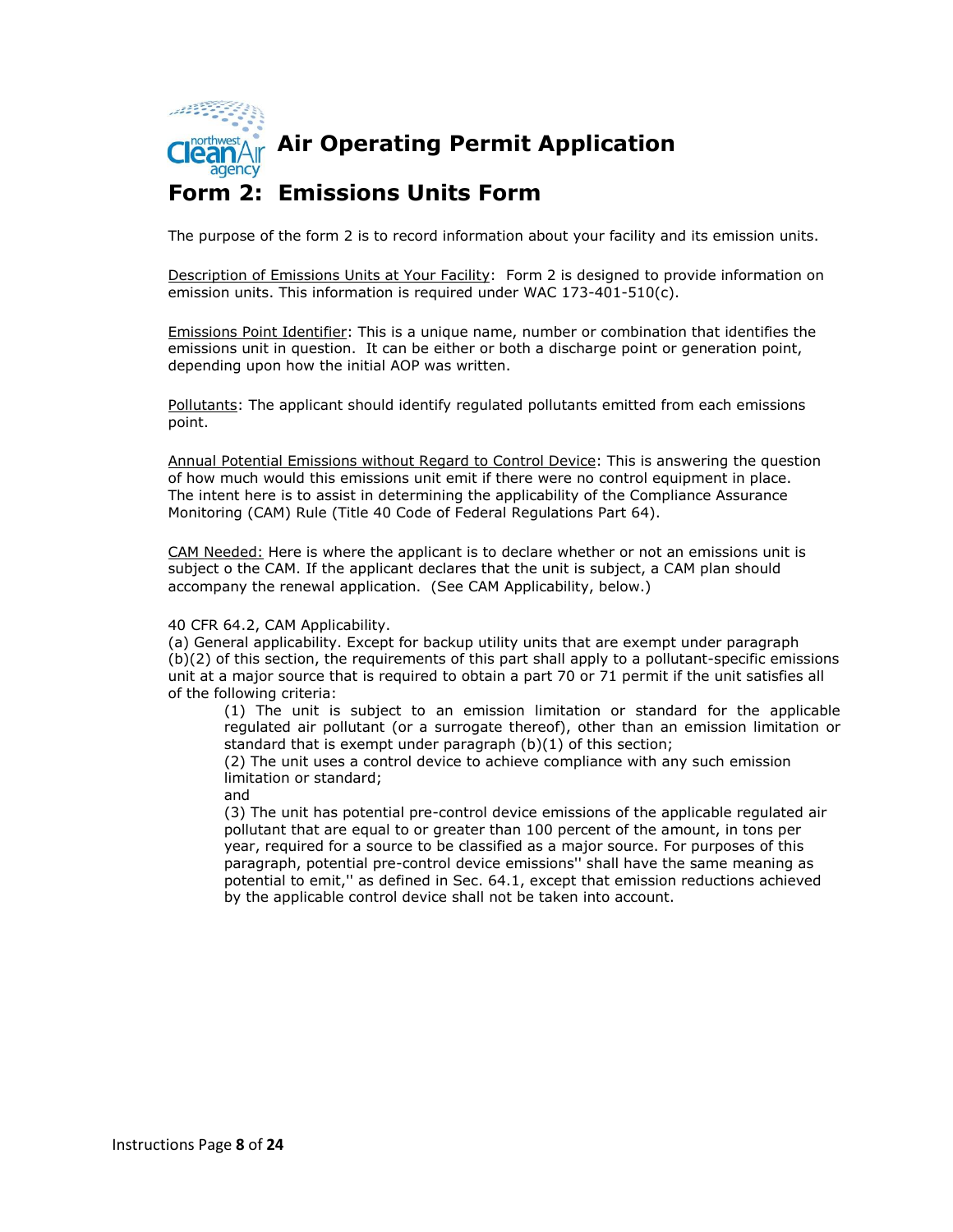(b) Exemptions.

(1) Exempt emission limitations or standards. The requirements of this part shall not to any of the following emission limitations or standards: apply

(i) Emission limitations or standards proposed by the Administrator after November 15, 1990 pursuant to section 111 or 112 of the Act.

(ii) Stratospheric ozone protection requirements under title VI of the Act.

(iii) Acid Rain Program requirements pursuant to sections 404, 405, 406, 407(a), 407(b), or 410 of the Act.

(iv) Emission limitations or standards or other applicable requirements that apply solely under an emissions trading program approved or promulgated by the Administrator under the Act that allows for trading emissions within a source or between sources.

(v) An emissions cap that meets the requirements specified in Sec.  $70.4(b)(12)$  or Sec.

 $71.6(a)(13)(iii)$  of this chapter.

(vi) Emission limitations or standards for which a part 70 or 71 permit specifies a continuous compliance determination method, as defined in Sec. 64.1. The exemption provided in this paragraph (b)(1)(vi) shall not apply if the applicable compliance method includes an assumed control device emission reduction factor that could be affected by the actual operation and maintenance of the control device (such as a surface coating line controlled by an incinerator for

which continuous compliance is determined by calculating emissions on the basis of coating records and an assumed control device efficiency factor based on an initial performance test; in this

example, this part would apply to the control device and capture system, but not to the remaining elements of the coating line, such as raw material usage).

(2) Exemption for backup utility power emissions units. The requirements of this part shall not apply to a utility unit, as defined in Sec. 72.2 of this chapter, that is municipally-owned if the owner or operator provides documentation in a part 70 or 71 permit application that:

(i) The utility unit is exempt from all monitoring requirements in part 75 (including the appendices thereto) of this chapter;

(ii) The utility unit is operated for the sole purpose of providing electricity during periods of peak electrical demand or emergency situations and will be operated consistent with that purpose throughout the part 70 or 71 permit term. The owner or operator shall provide historical operating data and relevant contractual obligations to document that this criterion is satisfied; and

(iii) The actual emissions from the utility unit, based on the average annual emissions over the last three calendar years of operation (or such shorter time period that is available for units with fewer than three years of operation) are less than 50 percent of the amount in tons per year required for a source to be classified as a major source and are expected to remain so.

Annual Potential Emissions: Information on "potential to emit" may be required to determine whether certain requirements apply to a source or emission unit. Where required, applicants should list potential annual emissions or "potential to emit" for each regulated pollutant. "Potential to emit" means the maximum capacity of a stationary source to emit air pollutants under its physical and operational design. Any physical or operational limitation on the capacity of a source to emit an air pollutant, including air pollution control equipment and restrictions on hours of operation or on the type or amount of material combusted, stored, or processed, shall be treated as part of its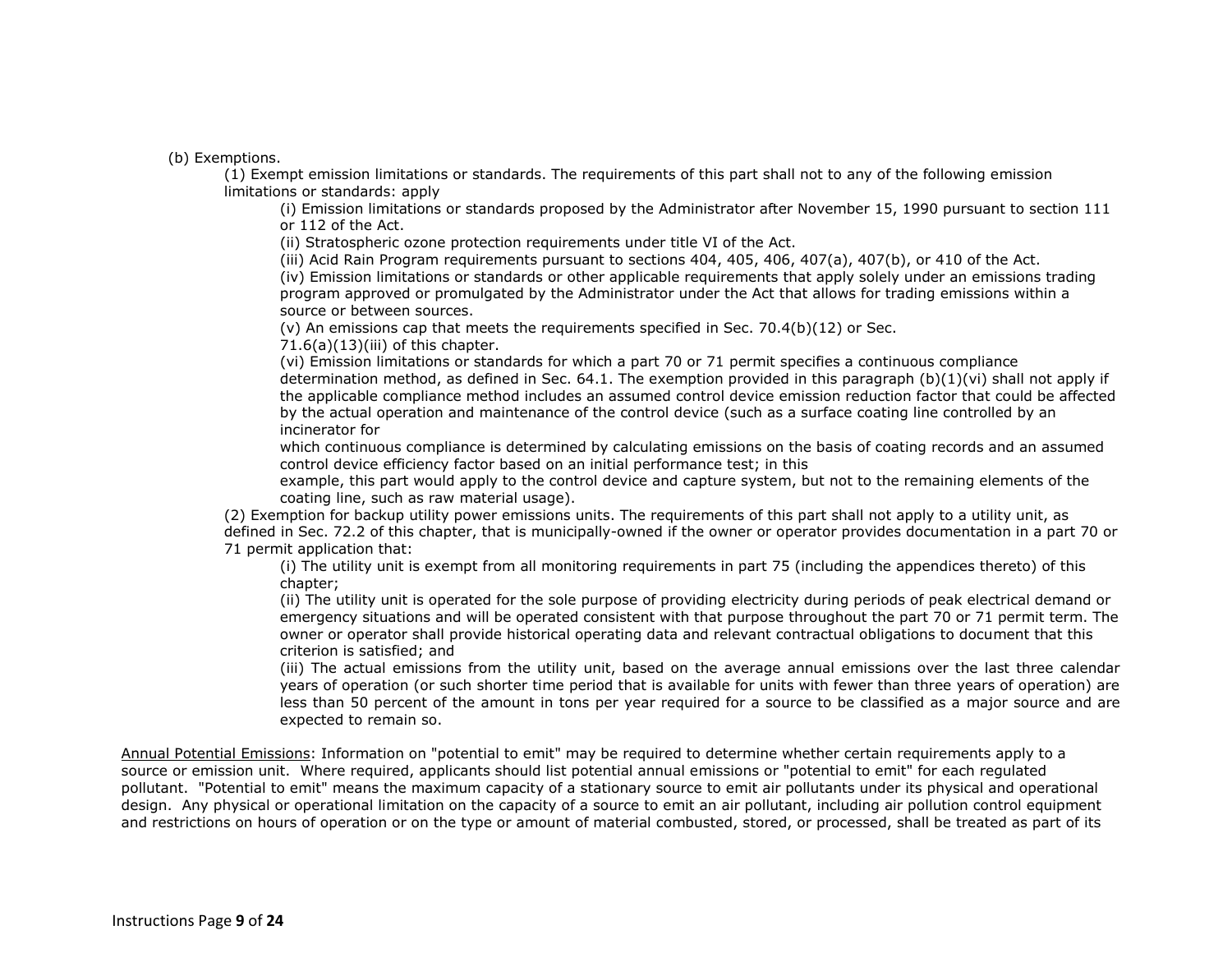design if the limitation is federally enforceable. *This is different than Annual Potential Emissions without Regard to Control Device.*

#### Actual Emissions or Regulated Parameter: Applicants must provide information on actual emissions of

regulated pollutants. Actual emissions must be expressed in terms of tons/year. The applicant may also need to report emissions in other terms that are necessary to evaluate compliance with an applicable requirement. In most cases these emissions will be the same as reported on the last annual emissions inventory. If allowed by the permit, actual emissions may be estimated using source test results, vendor guaranteed emission rates or concentrations, AP-42 emission factors, or other methods approved by the permitting authority. All data, assumptions, and calculations should be documented in attachments to the application form.

- $\rightarrow$  For emission rates based on source test results, please provide a one-page summary including test results, the name of the testing firm, the test date, and reference to testing methods.
- $\rightarrow$  For emission estimates based on vendor quarantees, please provide a signed and dated copy of the quarantee from the vendor.
- $\rightarrow$  For calculated emission estimates (i.e., emission estimates based upon AP-42 emission factors), please provide assumptions, operational data, calculations, and other pertinent information used to prepare estimates.
- $\rightarrow$  Additional applicability documentation, such as operational requirements, should be submitted in narrative form.
- $\rightarrow$  The applicant should also provide numerical information for standards that contain numerical limits on parameters other than emissions (i.e., sulfur content in fuels).

Have the Emissions Changed from the Permit?: Enter yes or no in this column.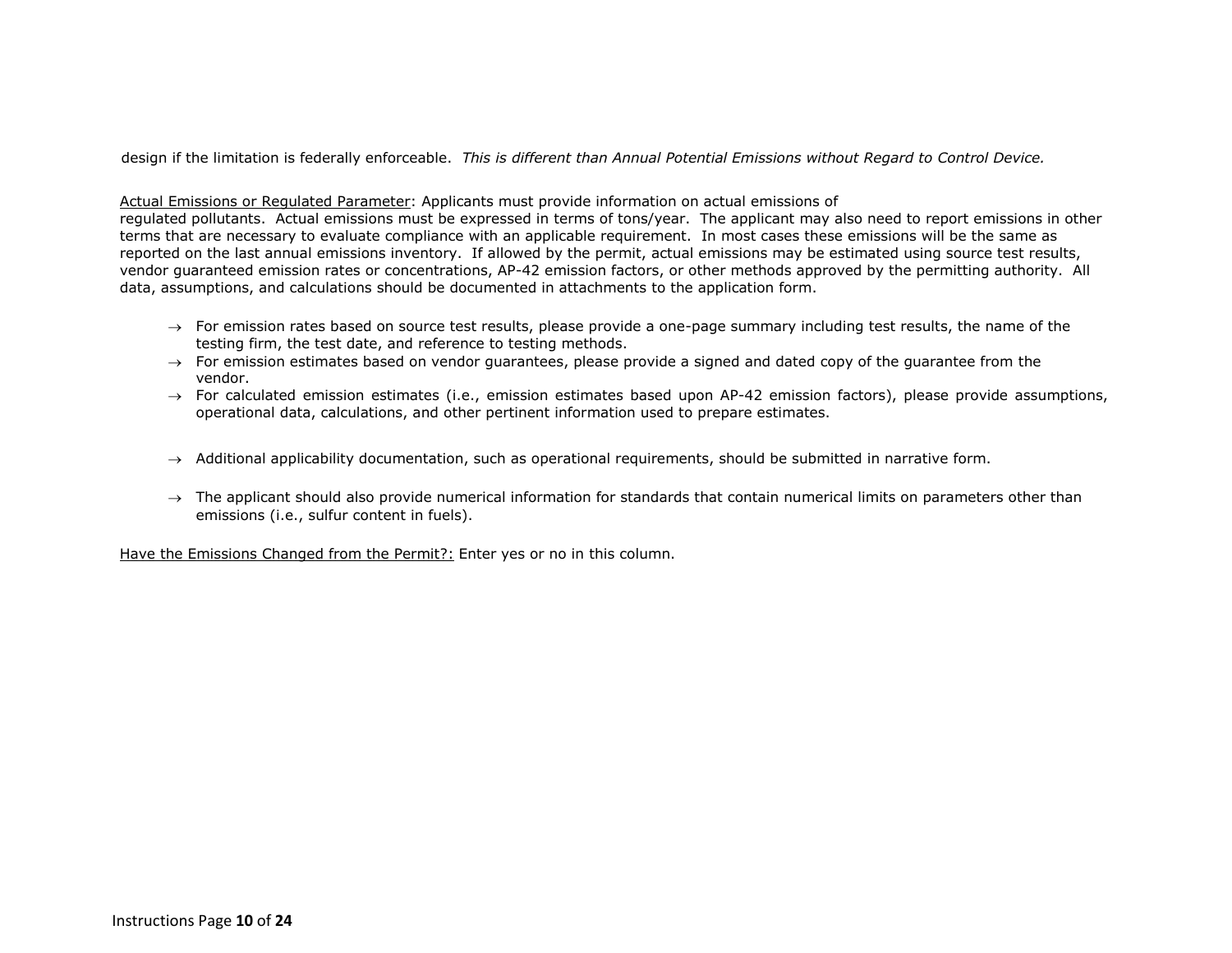

#### **Form 2: Emissions Units Form**

Facility Name: \_\_\_\_\_\_\_\_\_\_\_\_\_\_\_\_\_\_\_\_\_\_\_\_\_\_\_\_\_\_\_\_\_\_

Confidentiality Claim? Yes  $\Box$  No Process #: \_\_\_\_\_\_\_\_

| <b>Emissions and Emissions Units</b> |                                                              |                                                                                      |                                                                                                                                 |                                                                     |                                                                                           |                                         |  |
|--------------------------------------|--------------------------------------------------------------|--------------------------------------------------------------------------------------|---------------------------------------------------------------------------------------------------------------------------------|---------------------------------------------------------------------|-------------------------------------------------------------------------------------------|-----------------------------------------|--|
| <b>Emissions</b><br><b>Point</b>     | <b>Emission Point Description</b><br>(including existing air | <b>Emissions</b>                                                                     |                                                                                                                                 |                                                                     | <b>Compliance Assurance</b><br><b>Monitoring</b>                                          |                                         |  |
| <b>Identifier</b>                    | pollution control equipment)                                 | <b>Annual Potential</b><br><b>Emissions (for</b><br>all regulated air<br>pollutants) | <b>Have Potential</b><br><b>Emissions Changed</b><br><b>Since Submittal of</b><br><b>Most Recent AOP</b><br><b>Application?</b> | <b>Actual</b><br><b>Emissions</b><br>for<br><b>Calendar</b><br>Year | <b>Annual Potential</b><br><b>Emissions</b><br>without regard to<br><b>Control Device</b> | <b>CAM</b><br>needed?<br>(yes or<br>no) |  |
|                                      |                                                              |                                                                                      |                                                                                                                                 |                                                                     |                                                                                           |                                         |  |
|                                      |                                                              |                                                                                      |                                                                                                                                 |                                                                     |                                                                                           |                                         |  |
|                                      |                                                              |                                                                                      |                                                                                                                                 |                                                                     |                                                                                           |                                         |  |
|                                      |                                                              |                                                                                      |                                                                                                                                 |                                                                     |                                                                                           |                                         |  |
|                                      |                                                              |                                                                                      |                                                                                                                                 |                                                                     |                                                                                           |                                         |  |
|                                      |                                                              |                                                                                      |                                                                                                                                 |                                                                     |                                                                                           |                                         |  |
|                                      |                                                              |                                                                                      |                                                                                                                                 |                                                                     |                                                                                           |                                         |  |
|                                      |                                                              |                                                                                      |                                                                                                                                 |                                                                     |                                                                                           |                                         |  |
|                                      |                                                              |                                                                                      |                                                                                                                                 |                                                                     |                                                                                           |                                         |  |
|                                      |                                                              |                                                                                      |                                                                                                                                 |                                                                     |                                                                                           |                                         |  |
|                                      |                                                              |                                                                                      |                                                                                                                                 |                                                                     |                                                                                           |                                         |  |
|                                      |                                                              |                                                                                      |                                                                                                                                 |                                                                     |                                                                                           |                                         |  |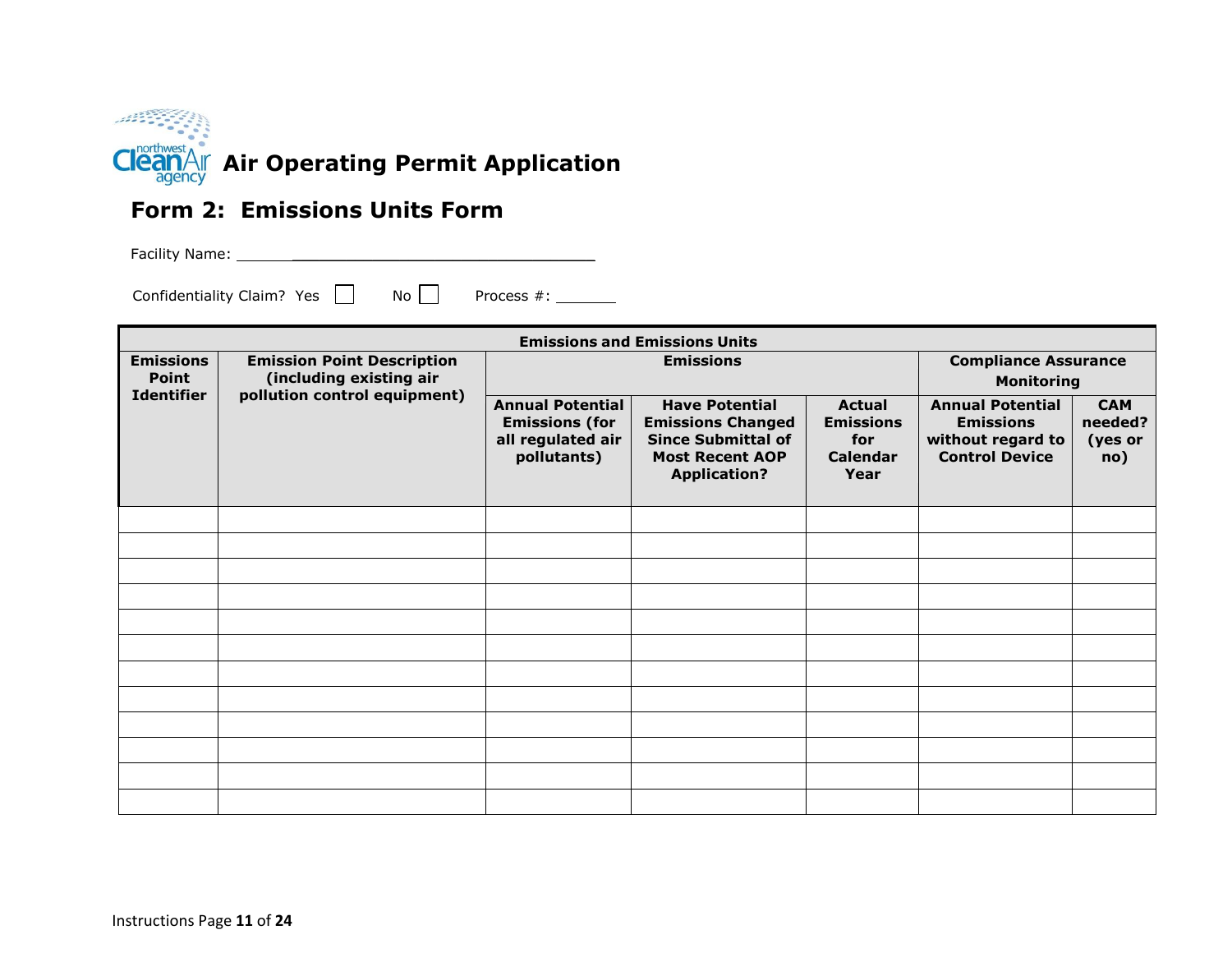

The purpose of Form 3 is to give the permit writer, inspectors, and permit reviewers an overall understanding of how your facility operates. Using Form 3, list the principal (e.g. marketable) products produced by your facility, grouping them according to standard industrial classification codes (SIC) codes, see *Standard Industrial Classification Manual*, 1987 ed. Include the maximum annual production, taking into account any federally enforceable limits of each of these products and the units of measure for these products. If you wish this information to be kept confidential, circle the confidential indicator on the form.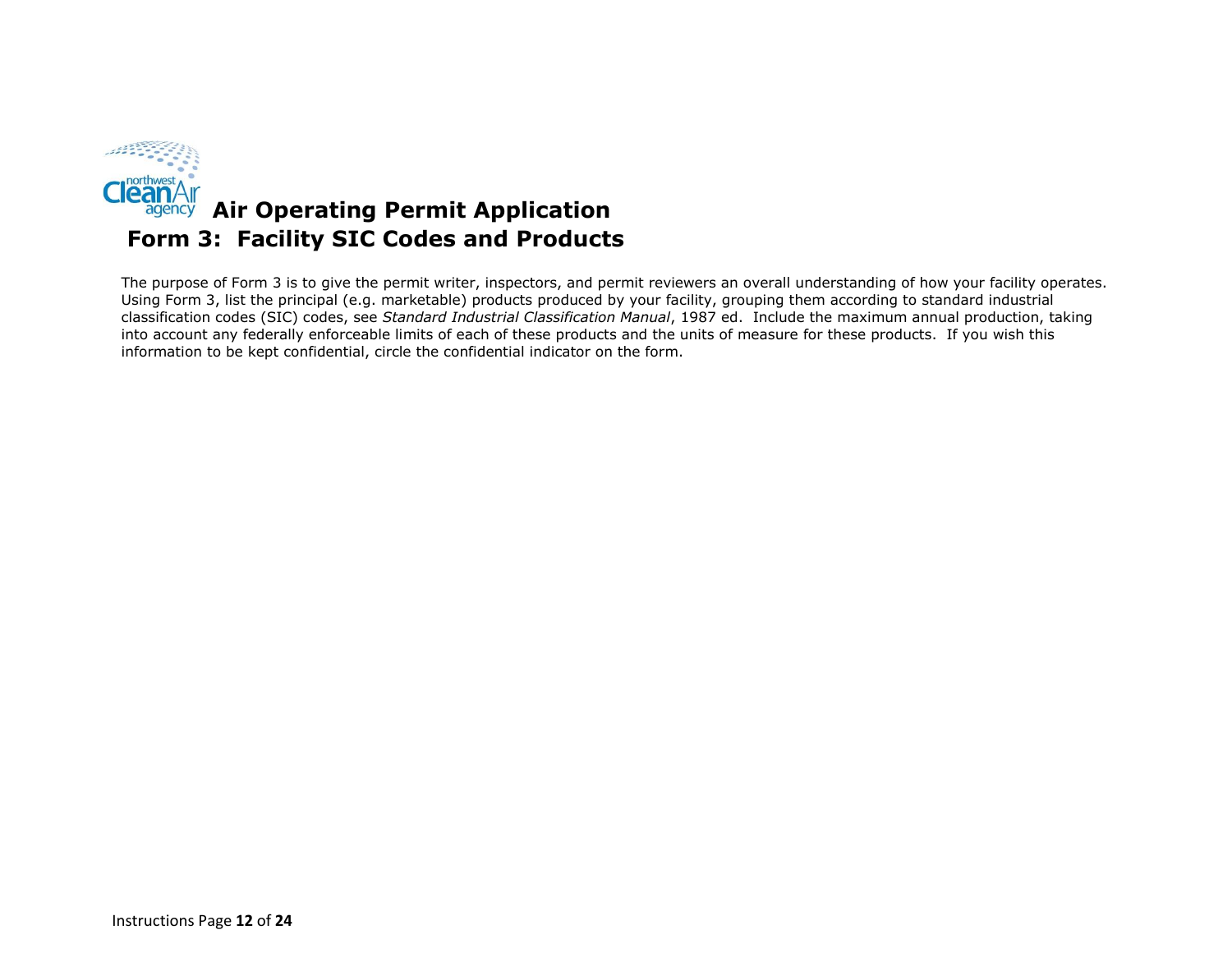

## **Form 3: Facility SIC Codes and Products**

Facility Name: \_\_\_\_\_\_\_\_\_\_\_\_\_\_\_\_\_\_\_\_\_\_\_\_\_\_\_\_\_\_\_\_\_\_\_\_\_\_\_\_\_\_\_\_\_\_\_\_\_\_\_\_\_\_\_\_\_\_\_\_\_\_\_\_\_\_\_\_\_\_

Confidentiality Claim? Yes  $\Box$  No  $\Box$ 

| <b>Principal Product Name</b> | <b>Principal Product</b><br><b>Maximum Annual</b><br><b>Description</b><br><b>Production</b> |  | <b>Units of</b><br><b>Measure</b> | <b>SIC Code</b> | <b>SIC Description</b> |
|-------------------------------|----------------------------------------------------------------------------------------------|--|-----------------------------------|-----------------|------------------------|
|                               |                                                                                              |  |                                   |                 |                        |
|                               |                                                                                              |  |                                   |                 |                        |
|                               |                                                                                              |  |                                   |                 |                        |
|                               |                                                                                              |  |                                   |                 |                        |
|                               |                                                                                              |  |                                   |                 |                        |
|                               |                                                                                              |  |                                   |                 |                        |
|                               |                                                                                              |  |                                   |                 |                        |
|                               |                                                                                              |  |                                   |                 |                        |
|                               |                                                                                              |  |                                   |                 |                        |
|                               |                                                                                              |  |                                   |                 |                        |
|                               |                                                                                              |  |                                   |                 |                        |
|                               |                                                                                              |  |                                   |                 |                        |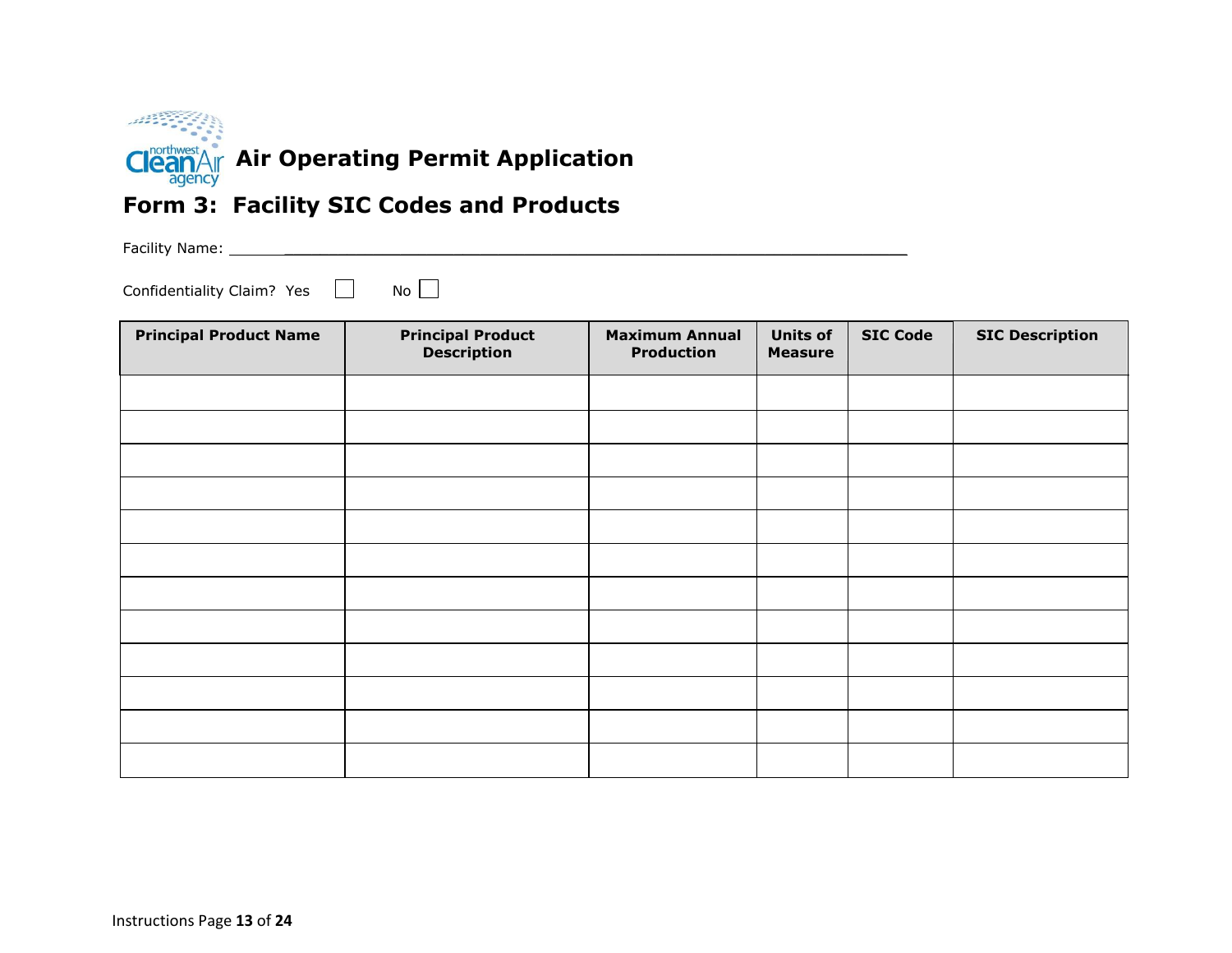

## **AIR AIR Operating Permit Application Form 4: Process Information**

The purpose of Form 4 is to give the permit writer, inspectors, and reviewers an overall understanding of how your facility operates. Using Form 4, briefly describe all manufacturing processes, and/or commercial activities. Assign each process a number. This number will be used on Forms 2, 5, and 6, (see "Process  $\#$  \_\_\_\_\_\_\_ ) on these forms). "Process  $\#1$ " should be used exclusively to describe plant-wide activities (refer to page 1). If you wish this information to be kept confidential, circle the confidential indicator on the form. Number each process sequentially, assigning each process a unique number. Include normal and all alternative operating scenarios. Use additional copies of Form 4 as necessary.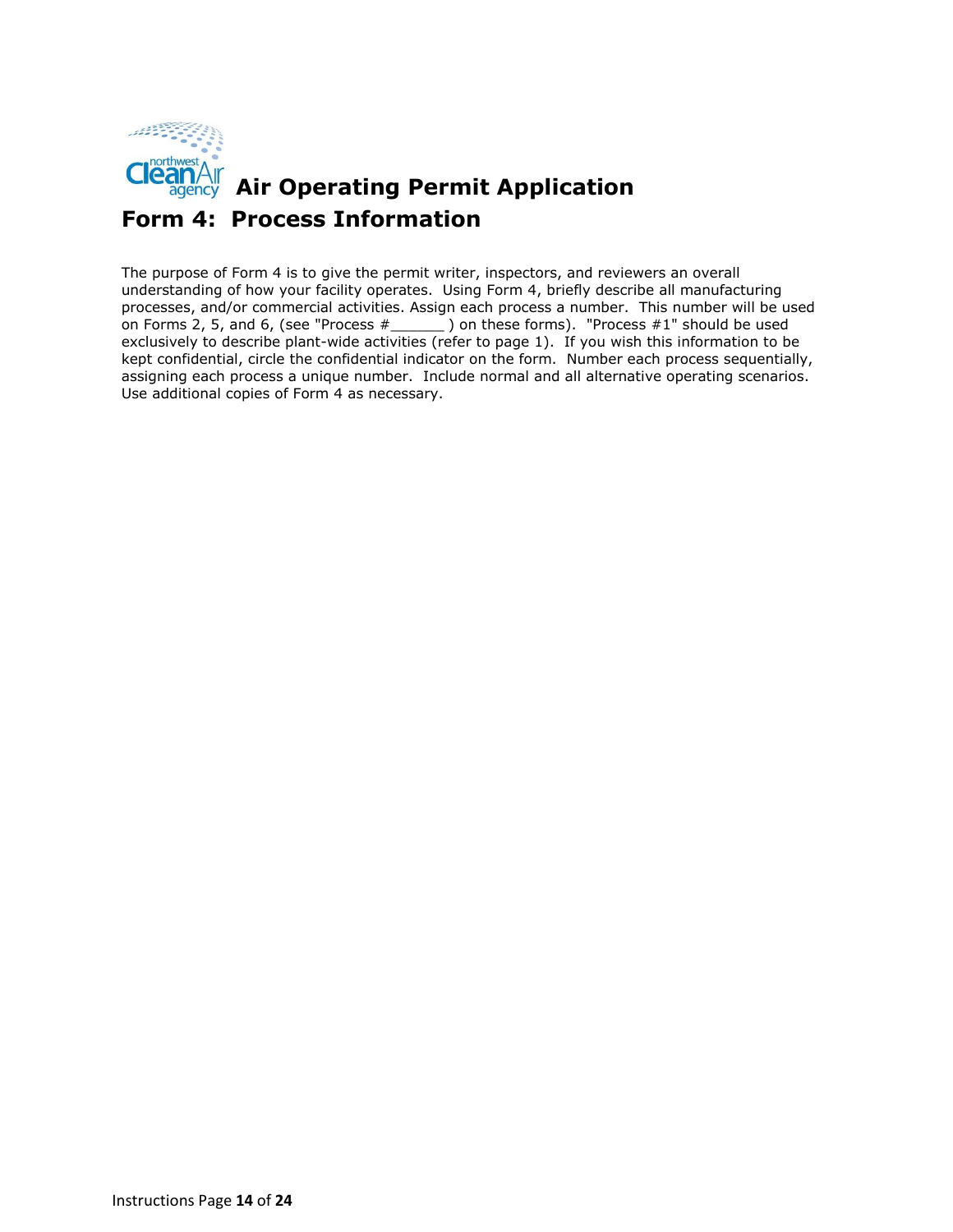

#### **Form 4: Process Information**

Facility Name: \_\_\_\_\_\_\_\_\_\_\_\_\_\_\_\_\_\_\_\_\_\_\_\_\_\_\_\_\_\_\_\_\_\_\_\_\_\_\_\_\_\_\_\_\_\_\_\_\_\_\_\_\_\_\_\_\_\_\_\_\_\_\_\_\_\_\_\_\_\_

Confidentiality Claim? Yes No

| <b>Process</b><br><b>Number</b> | <b>Process Name</b> | <b>SIC</b><br>Code | <b>Process Description</b> |
|---------------------------------|---------------------|--------------------|----------------------------|
|                                 |                     |                    |                            |
|                                 |                     |                    |                            |
|                                 |                     |                    |                            |
|                                 |                     |                    |                            |
|                                 |                     |                    |                            |
|                                 |                     |                    |                            |
|                                 |                     |                    |                            |
|                                 |                     |                    |                            |
|                                 |                     |                    |                            |
|                                 |                     |                    |                            |
|                                 |                     |                    |                            |
|                                 |                     |                    |                            |
|                                 |                     |                    |                            |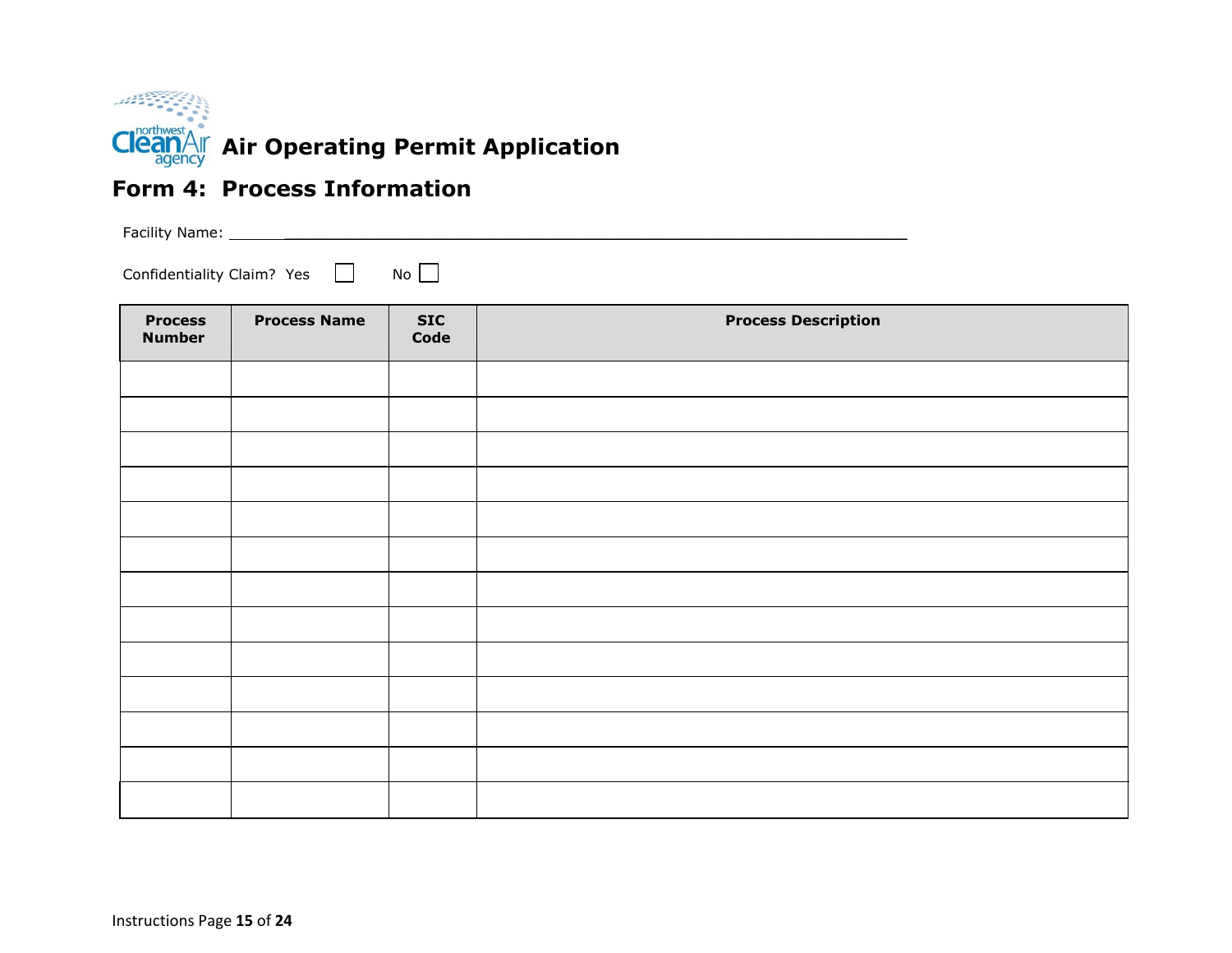#### **Form 5: Raw Materials Used by Processes**

The purpose of Form 5 is to give the permit writer, inspectors, and reviewers an overall understanding of how your facility operates. Using Form 5, briefly describe the raw materials, not including fuels, associated with each process listed on form 4. Enter the number of the process (using the number indicated on Form B-2) which use these raw materials under the process number column. Include the maximum annual use of the raw material taking into account any federally enforceable limits. Enter the units of measure (UOM) for annual use. Use additional copies of form 5 as necessary. If you wish this information to be kept confidential, circle the confidential indicator on the form.

Raw materials are "substances that enter into the process and become part of the product(s) or by-product(s)." By-products include emissions. This does not preclude listing emissions as otherwise required, but simplifies the raw materials list. For example, maintenance may be a process at a facility; but there are no raw materials in that process.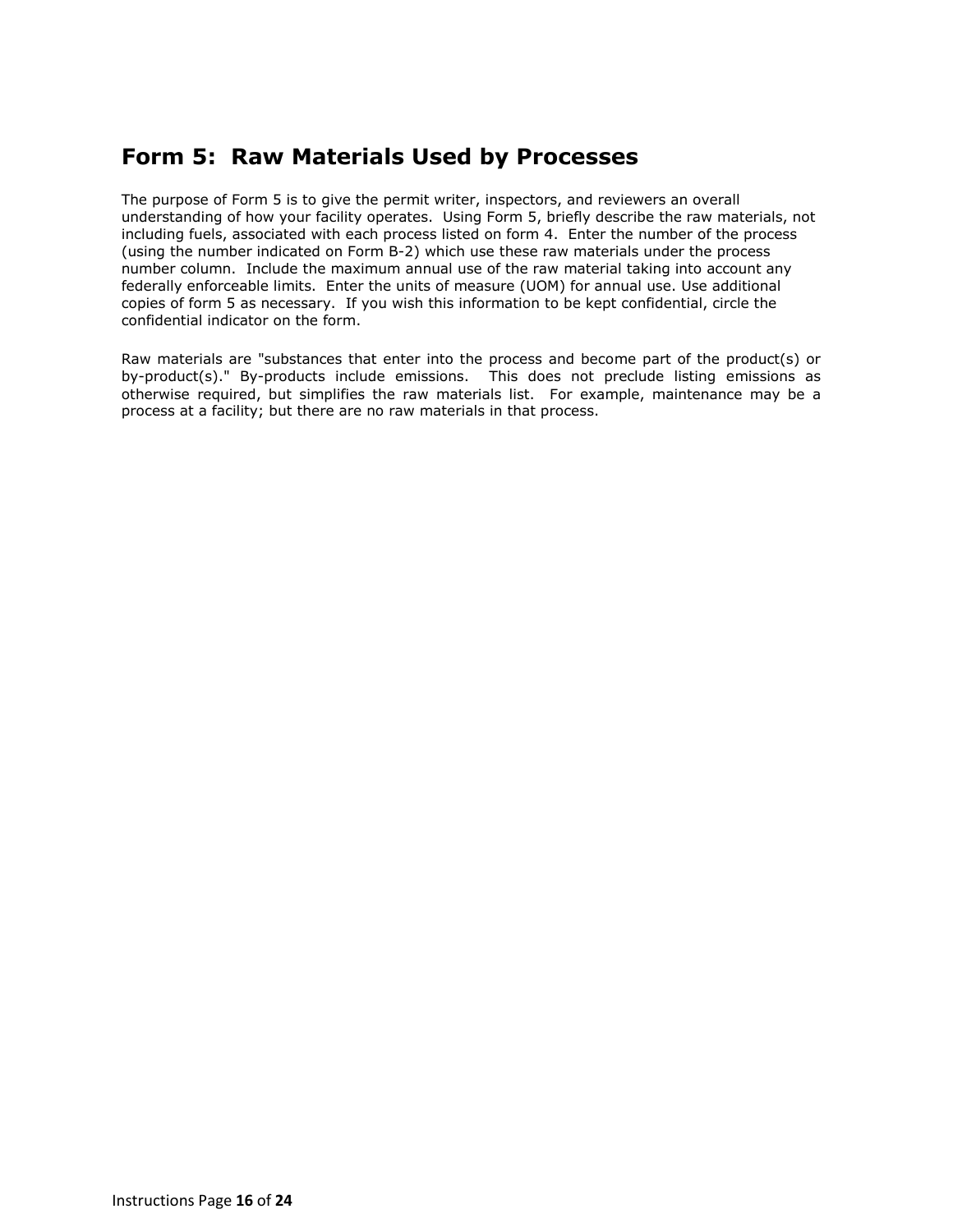

## **Form 5: Raw Materials Used by Processes**

Facility Name: \_\_\_\_\_\_\_\_\_\_\_\_\_\_\_\_\_\_\_\_\_\_\_\_\_\_\_\_\_\_\_\_\_\_\_\_\_\_\_\_\_\_\_\_\_\_\_\_\_\_\_\_\_\_\_\_\_\_\_\_\_\_\_\_\_\_\_\_\_\_

Confidentiality Claim? Yes  $\Box$  No  $\Box$  Process #:  $\Box$ 

| <b>Number of</b><br><b>Process Using</b><br><b>Raw Material</b> | <b>Raw Material Name/Description</b> | <b>Maximum</b><br><b>Annual Use</b> | <b>UOM</b> |
|-----------------------------------------------------------------|--------------------------------------|-------------------------------------|------------|
|                                                                 |                                      |                                     |            |
|                                                                 |                                      |                                     |            |
|                                                                 |                                      |                                     |            |
|                                                                 |                                      |                                     |            |
|                                                                 |                                      |                                     |            |
|                                                                 |                                      |                                     |            |
|                                                                 |                                      |                                     |            |
|                                                                 |                                      |                                     |            |
|                                                                 |                                      |                                     |            |
|                                                                 |                                      |                                     |            |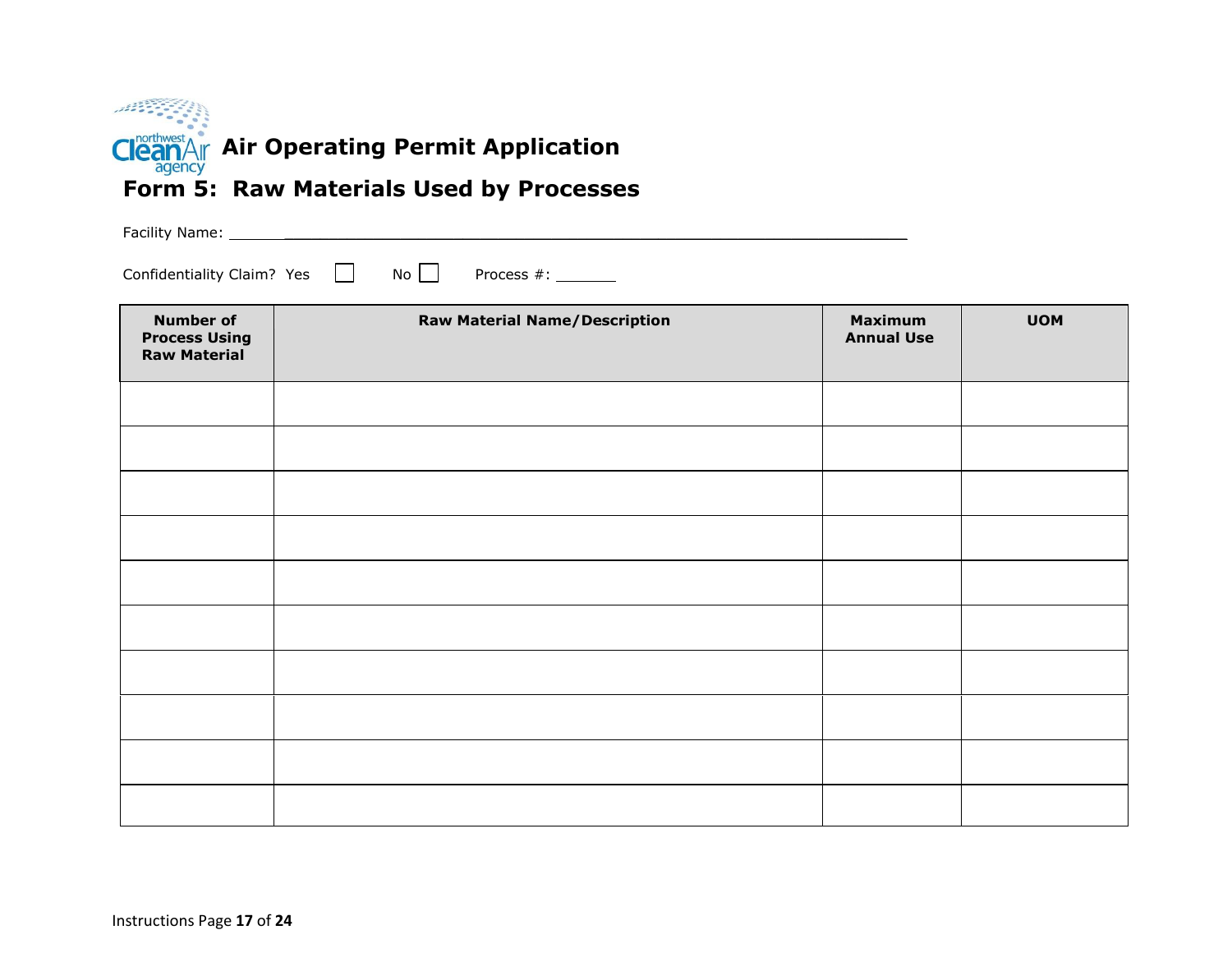

#### **Air Operating Permit Application Form 6: Fuels Used by Processes**

The purpose of Form 6 is to give the permit writer, inspectors, and reviewers an overall understanding of how your facility operates. Using Form 6, briefly describe the fuels associated with each process. Enter the number of the process using the number indicated on Form 4, and provide information on all fuel types including whether they use primary, back-up, or emergency fuels. Include the maximum annual use of the fuel, taking into account any federally enforceable limits and note units of measure (UOM). Use additional copies of the form as necessary. If you wish this information to be kept confidential, circle the confidential indicator on the form.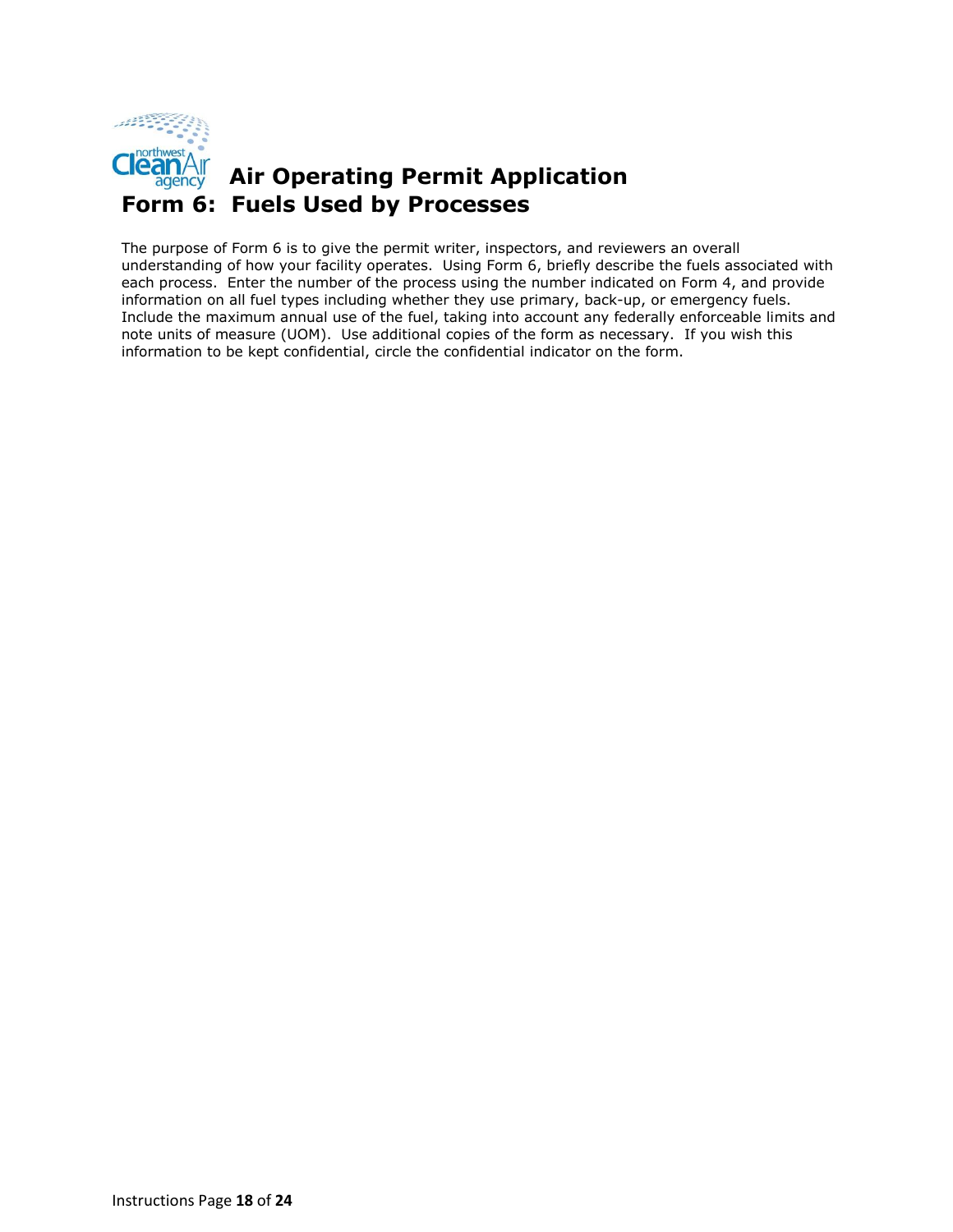

Facility Name: \_\_\_\_\_\_\_\_\_\_\_\_\_\_\_\_\_\_\_\_\_\_\_\_\_\_\_\_\_\_\_\_\_\_\_\_\_\_\_\_\_\_\_\_\_\_\_\_\_\_\_\_\_\_\_\_\_\_\_\_\_\_\_\_\_\_\_\_\_\_

Confidentiality Claim? Yes No Process #:

| <b>Number of</b><br><b>Process Using</b><br><b>Fuel</b> | <b>Fuel Name/Description*</b> | <b>Maximum</b><br><b>Annual Use</b> | <b>Unit of Measure</b> |
|---------------------------------------------------------|-------------------------------|-------------------------------------|------------------------|
|                                                         |                               |                                     |                        |
|                                                         |                               |                                     |                        |
|                                                         |                               |                                     |                        |
|                                                         |                               |                                     |                        |
|                                                         |                               |                                     |                        |
|                                                         |                               |                                     |                        |
|                                                         |                               |                                     |                        |
|                                                         |                               |                                     |                        |
|                                                         |                               |                                     |                        |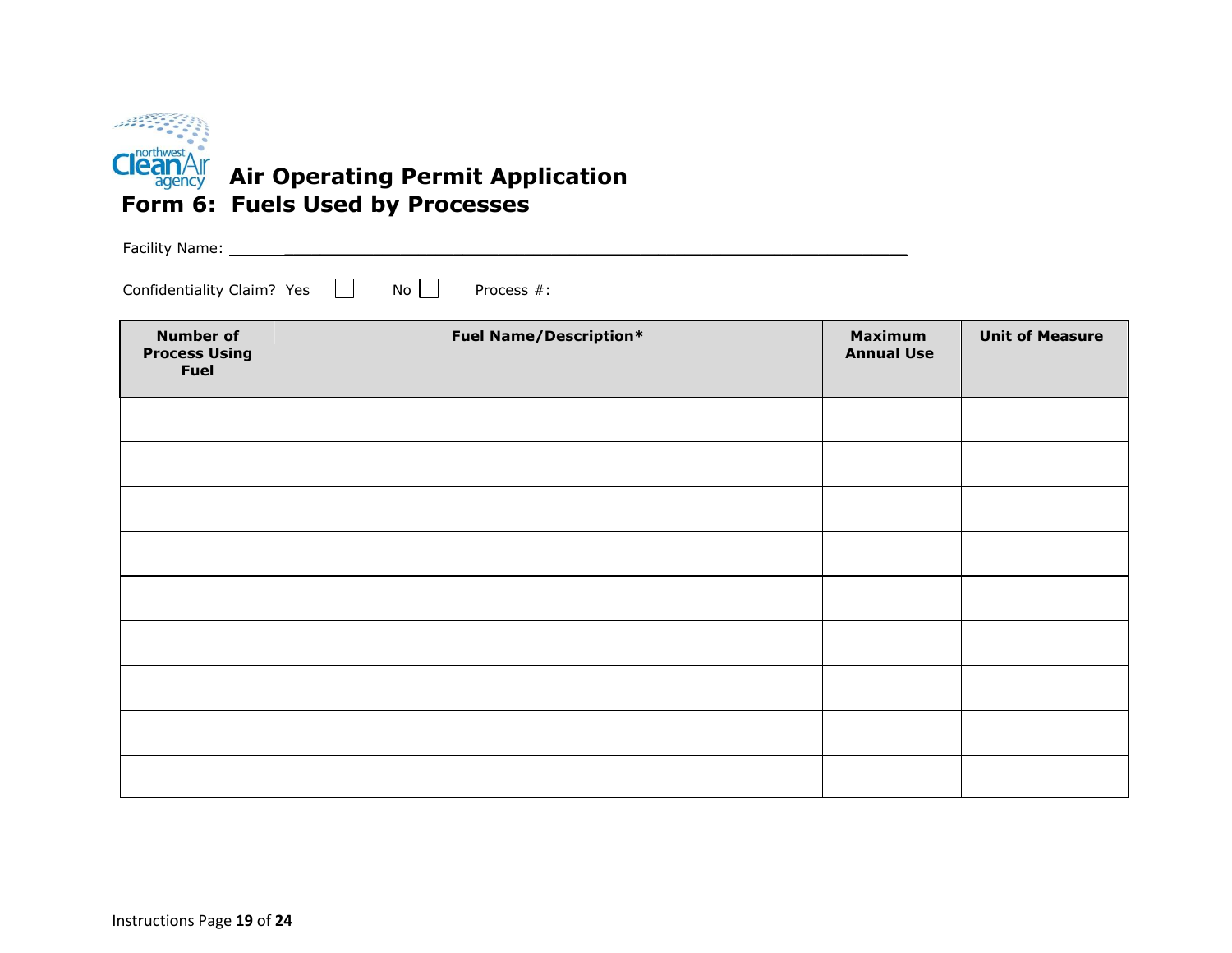

## **Air Operating Permit Application Form 7: Applicable Requirements**

We are looking for data about the limits and other applicable requirements that have been placed on the units at the facility. Since one of the main purposes of the Air Operating Permit Program is to insure compliance with the applicable requirements, we are asking for what the compliance determination methods are for each unit. The type of required compliance determination would depend upon the history and size of each unit.

Applicable Requirements**:** Form 7 (or attachments) must include a list of all applicable requirements:

State Only: The applicant should identify which requirements are state-only requirements. These include rules and regulatory orders that are not included in the State Implementation Plan and/or been approved by EPA under Section 111 or Section 112 of the Federal Clean Air Act. All other requirements are assumed to be Federally enforceable requirements.

Requirement Identification: For each discharge point, the applicant should identify all applicable requirements for each regulated pollutant. The requirement identification is the number of the regulation (or order of approval), section, and subsection. For example, an applicant may list WAC 173-400-060 as an applicable requirement for general process units.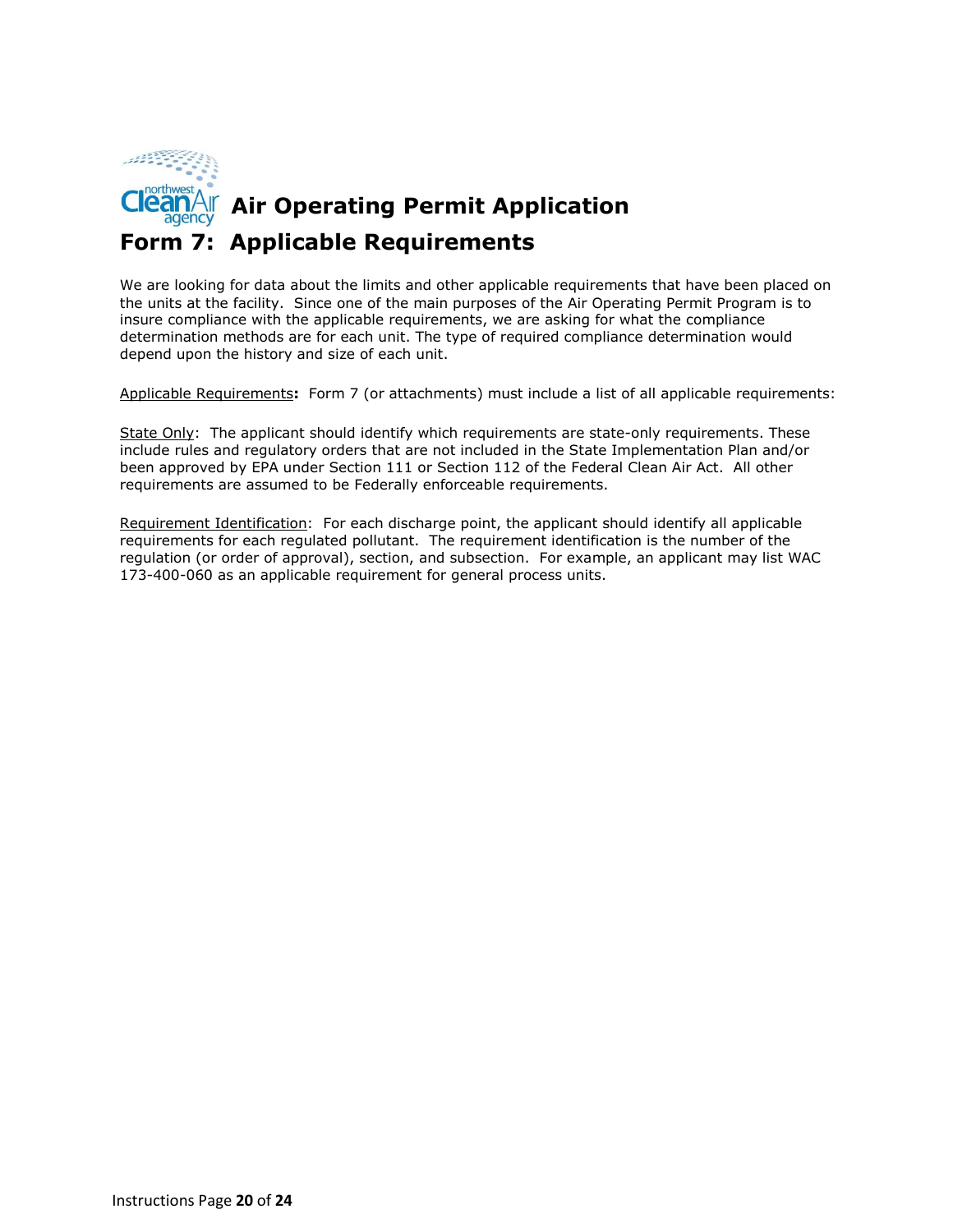

## **Form 7: Applicable Requirements**

Facility Name: \_\_\_\_\_\_\_\_\_\_\_\_\_\_\_\_\_\_\_\_\_\_\_\_\_\_\_\_\_\_\_\_\_\_\_\_\_\_\_\_\_\_\_\_\_\_\_\_\_\_\_\_\_\_\_\_\_\_\_\_\_\_\_\_\_\_\_\_\_\_

Confidentiality Claim? Yes No Process #:

| <b>Applicable</b><br><b>Requirement</b><br><b>Identifier</b> | <b>Applicable Requirement</b> | <b>State</b><br>Only? | <b>Required Monitoring</b><br><b>Recordkeeping &amp;</b><br><b>Reporting</b> | <b>Proposed Monitoring</b><br><b>Recordkeeping &amp;</b><br><b>Reporting Adequate to</b><br><b>Assure Compliance</b> |
|--------------------------------------------------------------|-------------------------------|-----------------------|------------------------------------------------------------------------------|----------------------------------------------------------------------------------------------------------------------|
|                                                              |                               |                       |                                                                              |                                                                                                                      |
|                                                              |                               |                       |                                                                              |                                                                                                                      |
|                                                              |                               |                       |                                                                              |                                                                                                                      |
|                                                              |                               |                       |                                                                              |                                                                                                                      |
|                                                              |                               |                       |                                                                              |                                                                                                                      |
|                                                              |                               |                       |                                                                              |                                                                                                                      |
|                                                              |                               |                       |                                                                              |                                                                                                                      |
|                                                              |                               |                       |                                                                              |                                                                                                                      |
|                                                              |                               |                       |                                                                              |                                                                                                                      |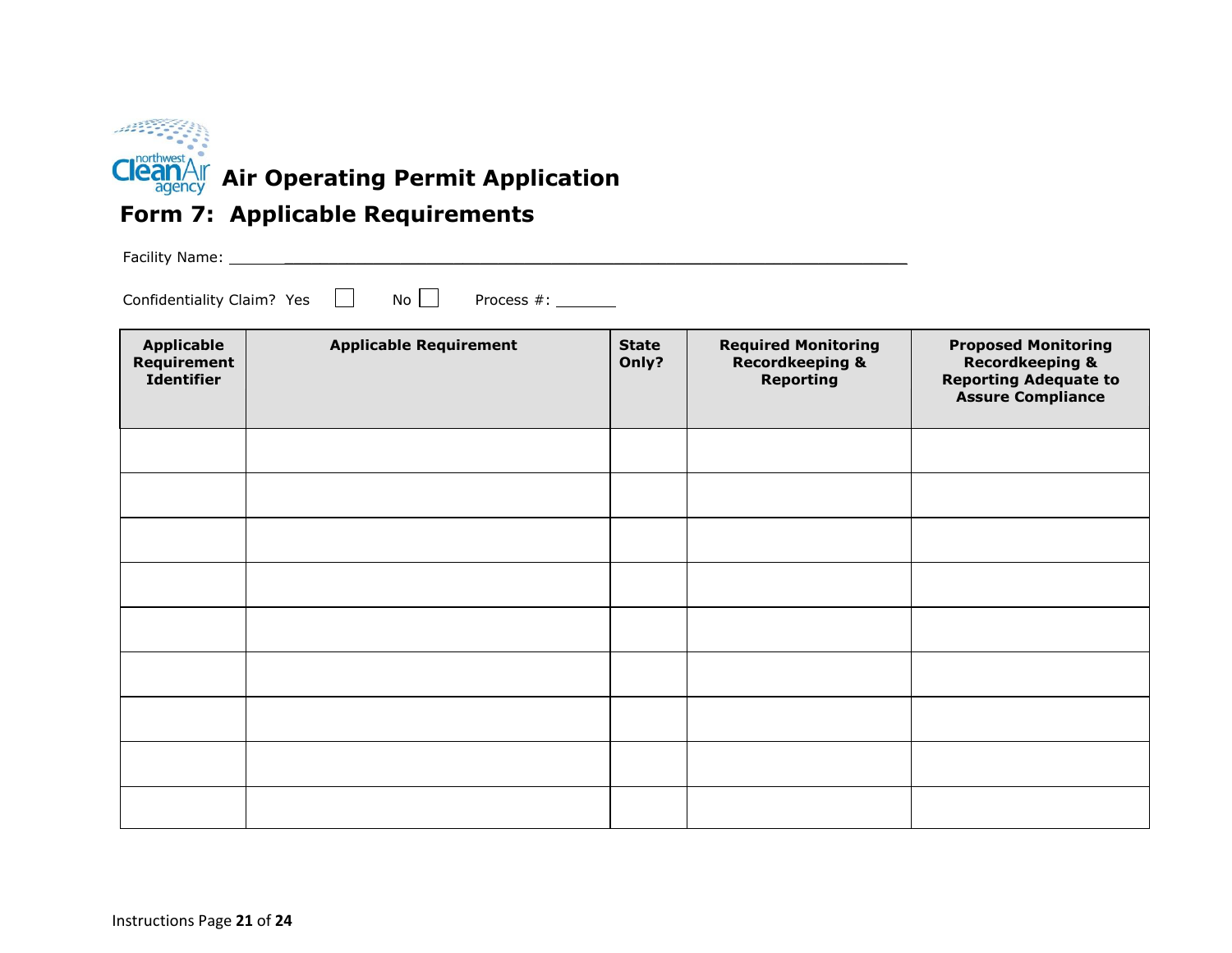

Form 8 discloses the compliance status of the source.

Compliance Information: The applicant needs to provide information to evaluate compliance with all applicable requirements:

In or Out of Compliance: The applicant must determine the compliance status of each emission unit and each applicable requirement based on information and belief formed after reasonable inquiry including but not limited to comparing actual emissions with allowable limits. Requirements that a source is not complying with should be identified in the compliance plan. For those requirements, the applicant must include a schedule of measures to achieve compliance with the applicable requirement in the compliance plan required under WAC 173-401-510(2)(h).

Continuous or Intermittent Compliance: The applicant must disclose whether the compliance status (in or out) has been continuous or intermittent over the past year. If the status has been intermittent, the schedule of compliance should assure that ongoing compliance will be continuous or justify why compliance will continue to be intermittent.

Method or Test Used to Determine Compliance Status: The applicant should identify the method used to determine compliance. The test method for establishing initial compliance will generally be the method in the underlying regulation, order, or permit. If the underlying requirement does not specify a method, the applicant must propose one. Test methods may include compliance calculations, stack tests, surrogate parameters (i.e., scrubber pressure drop), or continuous emissions monitoring.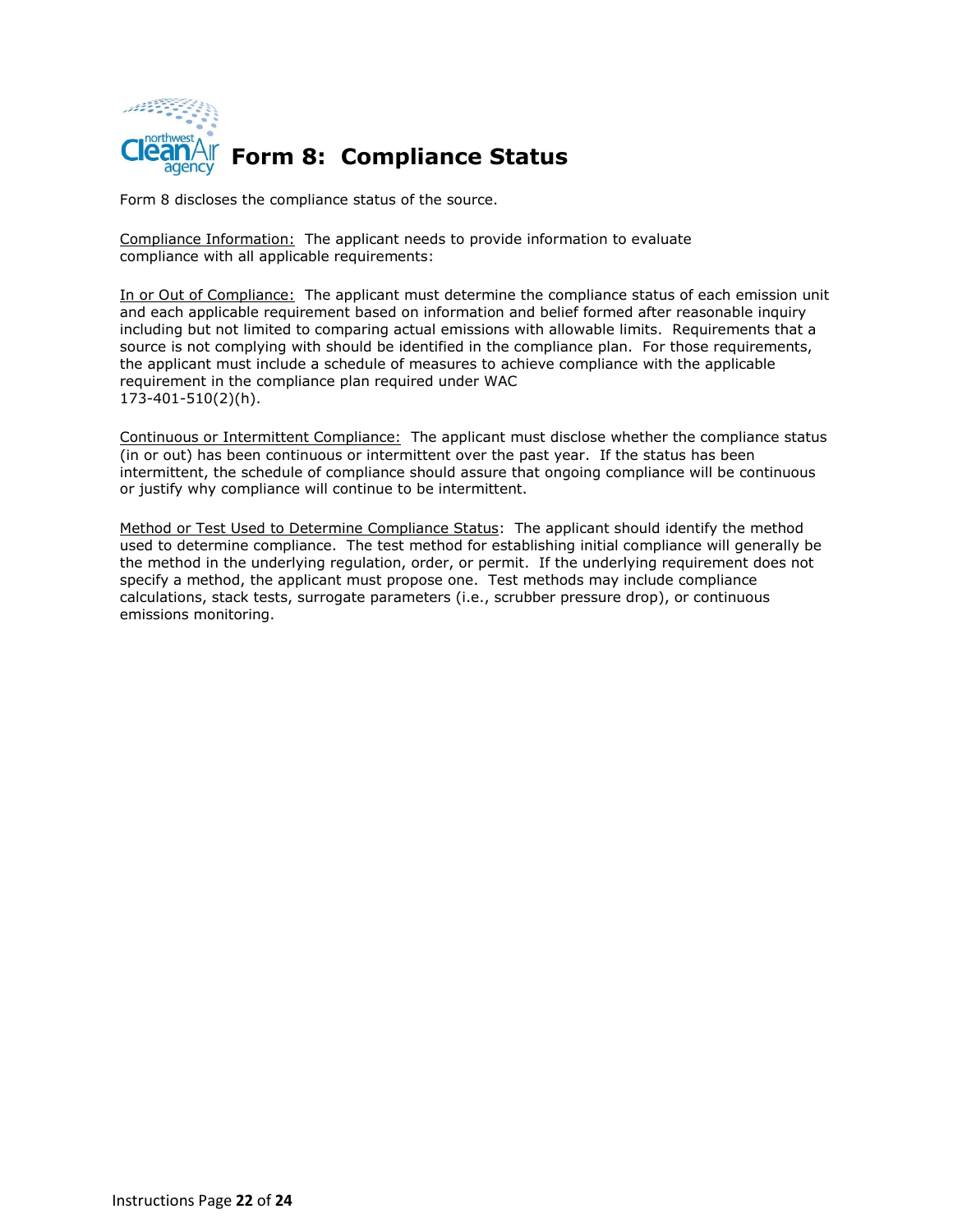

#### **Form 8: Compliance Status**

Facility Name: \_\_\_\_\_\_\_\_\_\_\_\_\_\_\_\_\_\_\_\_\_\_\_\_\_\_\_\_\_\_\_\_\_\_\_\_\_\_\_\_\_\_\_\_\_\_\_\_\_\_\_\_\_\_\_\_\_\_\_\_\_\_\_\_\_\_\_\_\_\_

Confidentiality Claim? Yes  $\Box$  No Process #: \_\_\_\_\_\_\_

| <b>Applicable</b><br>Requirement<br><b>Identifier</b> | <b>Current Compliance</b><br><b>Status (In or Out)</b> | <b>Compliance Status over Past</b><br><b>Year (Continuous or</b><br>Intermittent) | <b>Method used to Determine Compliance</b><br><b>Status</b> |
|-------------------------------------------------------|--------------------------------------------------------|-----------------------------------------------------------------------------------|-------------------------------------------------------------|
|                                                       |                                                        |                                                                                   |                                                             |
|                                                       |                                                        |                                                                                   |                                                             |
|                                                       |                                                        |                                                                                   |                                                             |
|                                                       |                                                        |                                                                                   |                                                             |
|                                                       |                                                        |                                                                                   |                                                             |
|                                                       |                                                        |                                                                                   |                                                             |
|                                                       |                                                        |                                                                                   |                                                             |